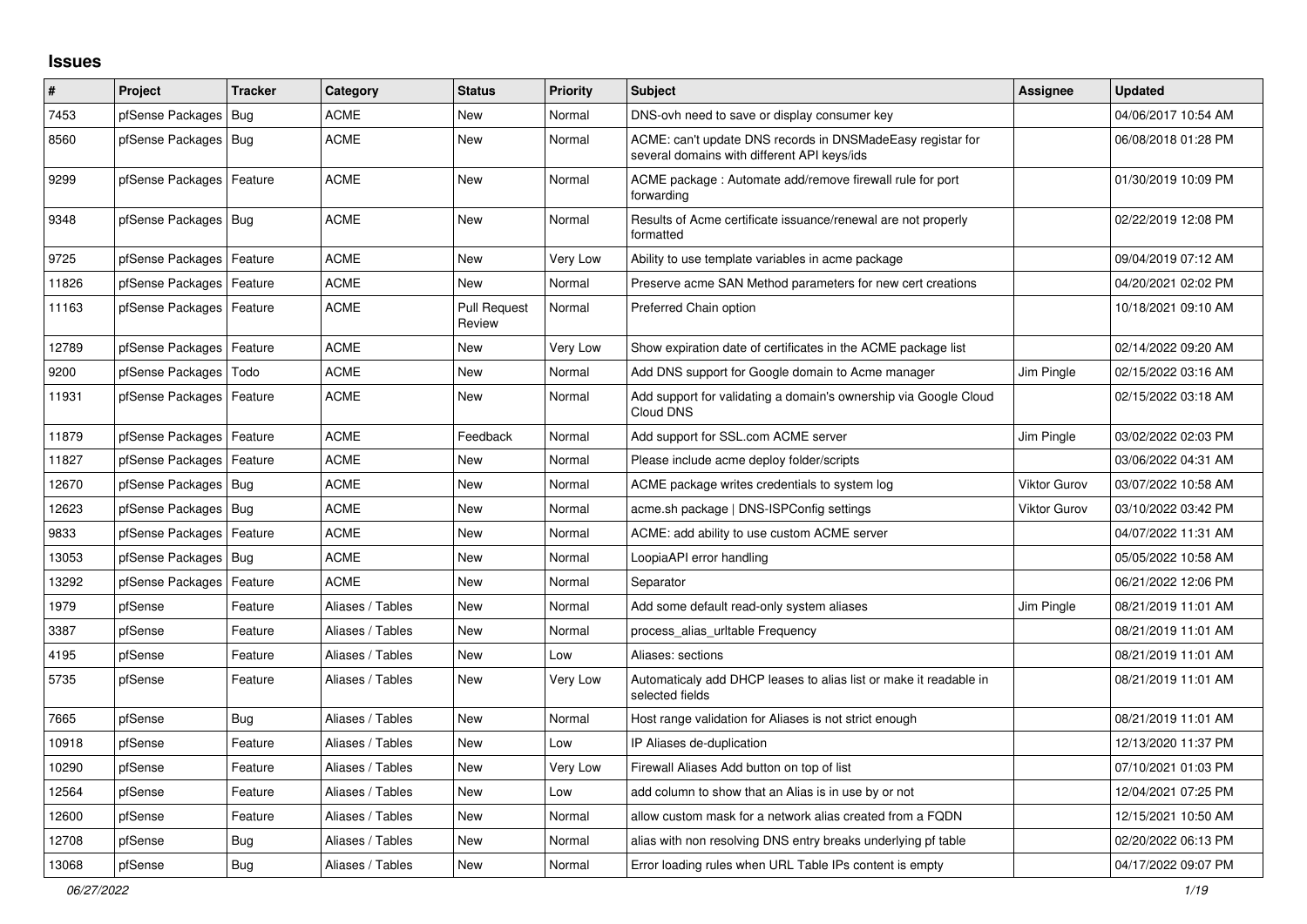| $\pmb{\#}$ | Project                | <b>Tracker</b> | Category         | <b>Status</b>                 | <b>Priority</b> | <b>Subject</b>                                                                                                | Assignee              | <b>Updated</b>      |
|------------|------------------------|----------------|------------------|-------------------------------|-----------------|---------------------------------------------------------------------------------------------------------------|-----------------------|---------------------|
| 13245      | pfSense                | Feature        | Aliases / Tables | <b>Pull Request</b><br>Review | Normal          | Type column on Alias lists                                                                                    | Jim Pingle            | 06/06/2022 07:09 AM |
| 9296       | pfSense                | Bug            | Aliases / Tables | Confirmed                     | Low             | Alias content is sometimes incomplete when mixing FQDN and IP<br>address                                      | Reid<br>Linnemann     | 06/18/2022 03:12 PM |
| 13282      | pfSense Plus           | Bug            | Aliases / Tables | <b>New</b>                    | Normal          | FQDN Aliases Break if an Invalid Domain is Present in the Chain                                               | Reid<br>Linnemann     | 06/18/2022 03:12 PM |
| 10845      | pfSense Packages   Bug |                | apcupsd          | New                           | Normal          | apcupsd doesn't stop when not enabled                                                                         |                       | 08/24/2020 10:16 AM |
| 11375      | pfSense Packages   Bug |                | apcupsd          | New                           | Normal          | UPS Type <blank> for USB APC</blank>                                                                          |                       | 02/26/2021 11:10 AM |
| 11898      | pfSense Packages   Bug |                | apcupsd          | New                           | Normal          | PHP error from apcupsd dashboard widget                                                                       |                       | 05/07/2021 09:12 AM |
| 12101      | pfSense Packages   Bug |                | arpwatch         | Assigned                      | Normal          | ArpWatch Suppression Mac for "flip-flop" not suppressing                                                      | Viktor Gurov          | 10/09/2021 07:19 PM |
| 12812      | pfSense Packages       | Feature        | arpwatch         | New                           | Normal          | Would it be helpful if the FreeBSD net-mgmt/arpwatch port had an<br>option to use mail/dma for mail delivery? |                       | 02/16/2022 06:09 PM |
| 8454       | pfSense Packages       | <b>Bug</b>     | arpwatch         | <b>New</b>                    | Very Low        | Arpwatch package break email notifications from other sources                                                 |                       | 06/23/2022 07:49 PM |
| 5652       | pfSense                | <b>Bug</b>     | Authentication   | New                           | Normal          | Radius IETF Class Group Assignment - Incorrect Standard                                                       |                       | 08/13/2019 01:39 PM |
| 9222       | pfSense                | Feature        | Authentication   | New                           | Normal          | Add sshguard log when release an IP                                                                           |                       | 08/14/2019 01:00 PM |
| 9288       | pfSense                | Feature        | Authentication   | New                           | Normal          | SSHGuard add pfSense signature in standard                                                                    |                       | 08/14/2019 01:19 PM |
| 8694       | pfSense                | Feature        | Authentication   | New                           | Very Low        | Client CA Auth for PFSense WebGui                                                                             |                       | 08/21/2019 09:25 AM |
| 4098       | pfSense                | Feature        | Authentication   | <b>New</b>                    | Normal          | Add option to force a password change on login                                                                |                       | 08/21/2019 10:31 AM |
| 5825       | pfSense                | Feature        | Authentication   | New                           | Normal          | Allow EAP-RADIUS for authentication servers                                                                   |                       | 08/21/2019 10:32 AM |
| 9937       | pfSense                | Feature        | Authentication   | New                           | Normal          | OpenVPN Login User Privilege                                                                                  |                       | 11/29/2019 08:46 AM |
| 8775       | pfSense                | Feature        | Authentication   | New                           | Very Low        | Use SRV record for LDAP Authentication                                                                        |                       | 05/06/2020 07:49 AM |
| 8087       | pfSense                | Bug            | Authentication   | New                           | Normal          | Provide Calling-Station-ID to RADIUS backed VPN connections                                                   |                       | 06/06/2020 05:36 AM |
| 10765      | pfSense                | Bug            | Authentication   | New                           | Normal          | Ampersands in Idap extended query are escaped twice                                                           |                       | 09/02/2020 07:55 AM |
| 6742       | pfSense                | Feature        | Authentication   | New                           | Normal          | OAuth2 authentication for OpenVPN (and for FreeRadius)                                                        | Jim Thompson          | 10/19/2020 09:19 AM |
| 12283      | pfSense                | Bug            | Authentication   | New                           | Normal          | LDAP/RADIUS authentication servers configuration does not allow<br>source IP address to be specified          |                       | 08/20/2021 01:15 AM |
| 12458      | pfSense                | Feature        | Authentication   | New                           | Normal          | Use "unixHomeDirectory" instead of "homeDirectory" when LDAP<br>authentication server is Active Directory     |                       | 10/15/2021 08:18 AM |
| 12519      | pfSense                | Bug            | Authentication   | <b>New</b>                    | Normal          | Fail authentication using special character in password via the LDAP<br>connector                             |                       | 11/12/2021 07:39 AM |
| 12091      | pfSense                | Feature        | Authentication   | New                           | Normal          | RFE: Add support for sssd authentication                                                                      |                       | 12/10/2021 04:55 PM |
| 4242       | pfSense                | Feature        | Authentication   | New                           | Normal          | Two Factor or OTP Authentication for Admin Interface                                                          |                       | 01/04/2022 12:07 PM |
| 10843      | pfSense                | Feature        | Authentication   | New                           | Normal          | Allow user manager settings to specify multiple authentication<br>servers                                     |                       | 01/13/2022 07:22 AM |
| 12715      | pfSense                | <b>Bug</b>     | Authentication   | New                           | Normal          | Long system startup time when LDAP is configured and unavailable<br>during startup.                           | Christian<br>McDonald | 01/24/2022 05:50 AM |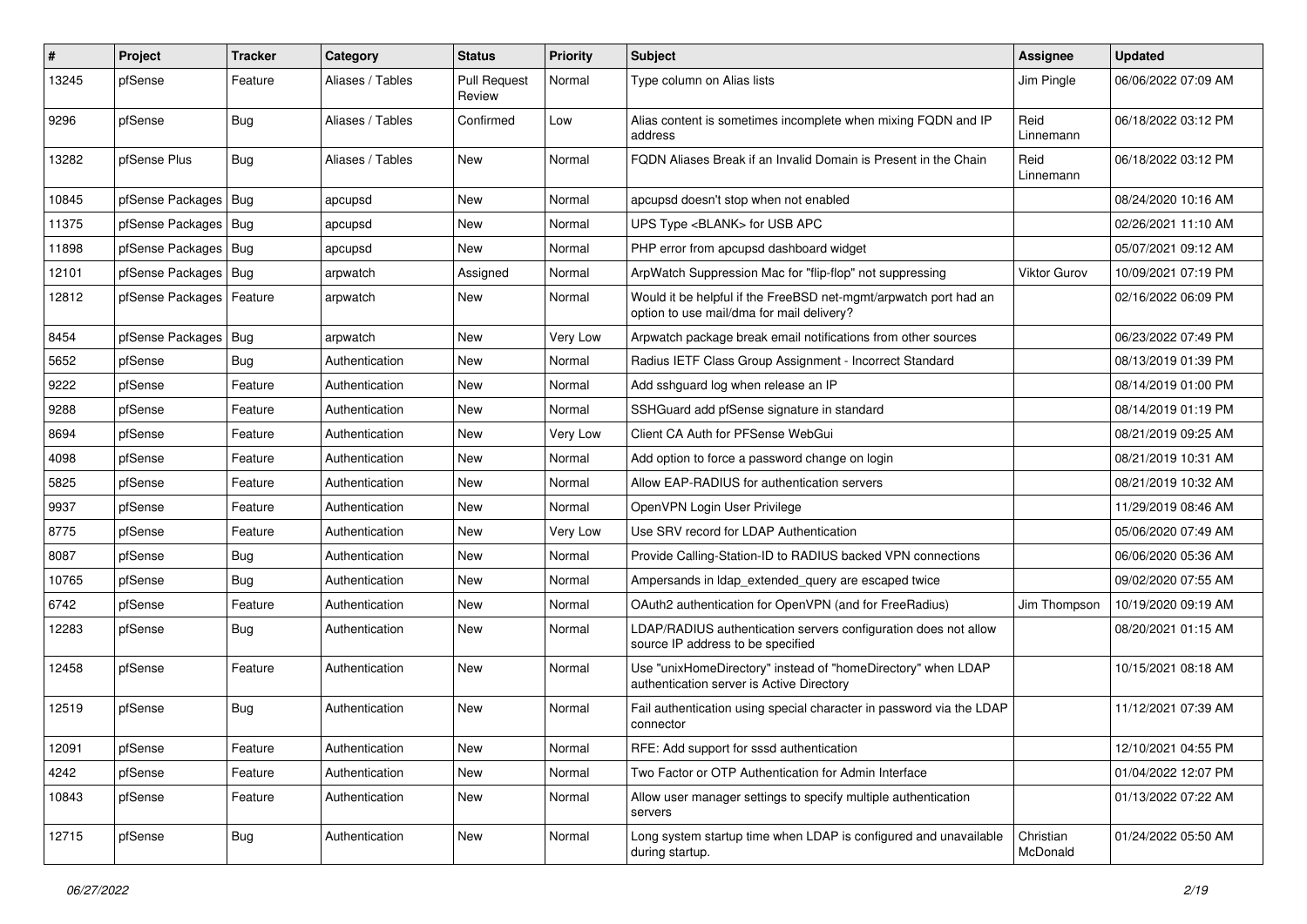| ∦     | Project                    | <b>Tracker</b> | Category         | <b>Status</b>                 | <b>Priority</b> | <b>Subject</b>                                                                                                                      | Assignee            | <b>Updated</b>      |
|-------|----------------------------|----------------|------------------|-------------------------------|-----------------|-------------------------------------------------------------------------------------------------------------------------------------|---------------------|---------------------|
| 12726 | pfSense                    | Bug            | Authentication   | New                           | Normal          | LDAP select container button auto populate                                                                                          |                     | 01/25/2022 01:48 PM |
| 12863 | pfSense                    | Feature        | Authentication   | <b>New</b>                    | Very Low        | dynamically tune sha512crypt rounds                                                                                                 | Jim Pingle          | 03/19/2022 12:53 PM |
| 9165  | pfSense                    | Feature        | Authentication   | <b>New</b>                    | Normal          | only IPs can be added to sshquard whitelist                                                                                         |                     | 04/21/2022 12:39 PM |
| 12225 | pfSense                    | Bug            | Authentication   | <b>Pull Request</b><br>Review | Normal          | Group membership field is not needed for remote groups                                                                              | <b>Viktor Gurov</b> | 05/17/2022 02:21 PM |
| 13093 | pfSense                    | Bug            | Authentication   | In Progress                   | Normal          | LDAP authentication fails with extended query and RFC2307 group<br>lookups enabled                                                  | Chris Linstruth     | 05/31/2022 07:20 AM |
| 12095 | pfSense                    | Bug            | Authentication   | <b>New</b>                    | Normal          | Memory leak in pcscd                                                                                                                |                     | 06/01/2022 01:01 PM |
| 13260 | pfSense                    | Feature        | Authentication   | New                           | Normal          | Add support for OpenVPN static-challenge                                                                                            |                     | 06/09/2022 02:04 PM |
| 10352 | pfSense                    | Bug            | Authentication   | <b>New</b>                    | Very Low        | RADIUS authentication fails with MSCHAPv1 or MSCHAPv2 when<br>passwords contain international characters                            |                     | 06/20/2022 04:04 PM |
| 11920 | pfSense Plus               | Feature        | Authentication   | <b>New</b>                    | Normal          | SAML Authentication for pfSense (VPN and webConfigurator)                                                                           |                     | 05/14/2021 12:56 AM |
| 12546 | pfSense Plus               | Feature        | Authentication   | New                           | Normal          | Add 2FA Support to pfSense Plus Local Database Authentication                                                                       |                     | 06/25/2022 05:30 PM |
| 11626 | pfSense Plus               | Bug            | Authentication   | New                           | Normal          | Google LDAP connection failed due to lack of SNI for TLS 1.3                                                                        | Luiz Souza          | 06/27/2022 07:23 AM |
| 11266 | pfSense Packages   Feature |                | AutoConfigBackup | New                           | Very Low        | Give an option to list restore point in "reverse" order/latest at the top.                                                          |                     | 01/19/2021 06:58 PM |
| 12767 | pfSense Packages   Bug     |                | Avahi            | New                           | Normal          | `Package radavahi-daemon does does not exist in current pfSense<br>version and it has been removed"" message on pfSense 2.7 restore |                     | 02/07/2022 11:28 AM |
| 12329 | pfSense Packages   Feature |                | Avahi            | <b>New</b>                    | Normal          | Add optional floating firewall rules for IPv4 and IPv6                                                                              |                     | 02/09/2022 04:43 PM |
| 9495  | pfSense Packages   Bug     |                | AWS VPC          | New                           | Normal          | AWS VPC VPN wizard produces incorrect config (SHA256 should<br>be SHA1)                                                             |                     | 08/19/2019 02:45 PM |
| 9497  | pfSense Packages   Bug     |                | AWS VPC          | <b>New</b>                    | Normal          | AWS VPN Wizard: WebGUI times out.                                                                                                   |                     | 11/13/2019 10:07 AM |
| 13039 | pfSense Packages           | Feature        | AWS VPC          | <b>New</b>                    | Normal          | Handle transit gateway VPNs in the AWS VPN wizard                                                                                   |                     | 04/11/2022 07:31 AM |
| 11098 | pfSense Packages   Bug     |                | Backup           | Feedback                      | Normal          | Backup Files and Directories plugin crashes firewall if /root specified<br>as backup location                                       | Viktor Gurov        | 12/23/2021 10:45 AM |
| 10900 | pfSense Packages   Bug     |                | Backup           | Feedback                      | Normal          | /packages/backup/backup.php?a=download&t=backup HTTP 504,<br>or Sends PHP Error Message as ASCII/Text file Named<br>pfsense.bak.tgz |                     | 04/05/2022 01:51 AM |
| 1367  | pfSense                    | Feature        | Backup / Restore | New                           | Normal          | Input validation on partial config restores                                                                                         |                     | 03/21/2011 01:16 AM |
| 3696  | pfSense                    | Feature        | Backup / Restore | New                           | Normal          | Multiple items backup/restore                                                                                                       |                     | 06/06/2014 02:33 PM |
| 6608  | pfSense                    | Feature        | Backup / Restore | New                           | Low             | backup and restore dhcp                                                                                                             |                     | 07/13/2016 04:09 PM |
| 3697  | pfSense                    | Feature        | Backup / Restore | New                           | Normal          | New backup/restore area: Certificates                                                                                               |                     | 03/11/2017 11:30 AM |
| 7688  | pfSense                    | Feature        | Backup / Restore | New                           | Low             | AutoConfigBackup - Info Icon - username only                                                                                        |                     | 10/22/2017 10:46 AM |
| 8076  | pfSense                    | <b>Bug</b>     | Backup / Restore | New                           | Normal          | User can easily apply an unusable interface configuration after<br>restore                                                          |                     | 08/14/2019 10:52 AM |
| 4681  | pfSense                    | Feature        | Backup / Restore | New                           | Normal          | AutoConfigBackup make a way to easily download a saved backup                                                                       |                     | 08/16/2019 12:46 PM |
| 7757  | pfSense                    | Bug            | Backup / Restore | New                           | Normal          | Auto Config Backup fails to upload unless Default Gateway is up                                                                     |                     | 08/16/2019 12:47 PM |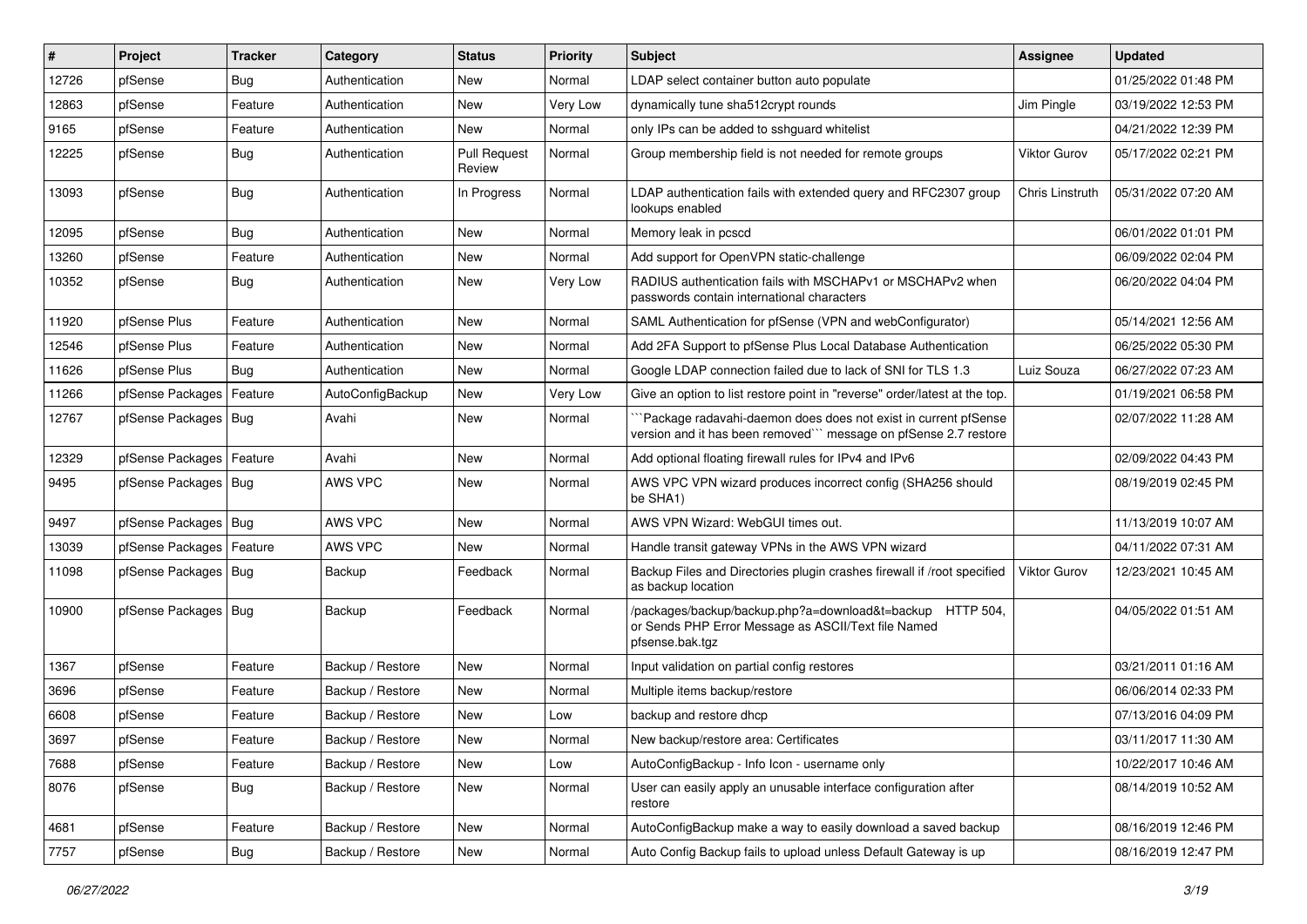| $\sharp$ | Project                       | Tracker     | Category         | <b>Status</b> | <b>Priority</b> | Subject                                                                                                  | <b>Assignee</b>       | <b>Updated</b>      |
|----------|-------------------------------|-------------|------------------|---------------|-----------------|----------------------------------------------------------------------------------------------------------|-----------------------|---------------------|
| 9775     | pfSense                       | Feature     | Backup / Restore | New           | Normal          | AutoConfigBackup - Rolling per day/hour cap on changes, retention<br>policy                              |                       | 09/20/2019 09:19 AM |
| 11110    | pfSense                       | Bug         | Backup / Restore | New           | Normal          | Backup file should be checked before restoring a specific area                                           |                       | 12/05/2020 02:50 PM |
| 286      | pfSense                       | Feature     | Backup / Restore | <b>New</b>    | Normal          | Backup/restore users individually                                                                        |                       | 01/09/2021 03:48 PM |
| 12249    | pfSense                       | Bug         | Backup / Restore | <b>New</b>    | Normal          | HAProxy causing failed ACB backups                                                                       |                       | 11/15/2021 11:58 PM |
| 1738     | pfSense                       | Bug         | Backup / Restore | <b>New</b>    | Very Low        | Restore fails when username in backup is not matching                                                    |                       | 12/11/2021 07:51 PM |
| 12553    | pfSense                       | Feature     | Backup / Restore | <b>New</b>    | Normal          | Auto Config Backup: Allow selecting multiple backups for deletion                                        |                       | 02/22/2022 04:27 AM |
| 12774    | pfSense                       | Bug         | Backup / Restore | New           | Normal          | Picture widget image is not saved in backup                                                              |                       | 04/04/2022 04:48 AM |
| 13289    | pfSense                       | Bug         | Backup / Restore | New           | Low             | Attempting to restore a 0 byte "config.xml" prints an error that the<br>file cannot be read              |                       | 06/20/2022 10:46 AM |
| 13205    | pfSense Docs                  | New Content | Backup / Restore | Feedback      | Normal          | <b>ZFS Boot Environment documentation</b>                                                                | Christian<br>McDonald | 05/31/2022 10:55 AM |
| 8199     | pfSense Packages              | Feature     | <b>BIND</b>      | <b>New</b>    | Normal          | Support reordering and/or sort alphabetically across BIND package                                        |                       | 12/12/2017 02:05 AM |
| 8197     | pfSense Packages   Bug        |             | <b>BIND</b>      | <b>New</b>    | Normal          | BIND UI fails to properly update zone with inline DNSSEC signing<br>enabled                              |                       | 02/18/2019 05:23 PM |
| 8146     | pfSense Packages              | Feature     | <b>BIND</b>      | <b>New</b>    | Normal          | Zone Domain Records more powerfull for BIND Zones                                                        |                       | 08/13/2019 09:39 AM |
| 10760    | pfSense Packages   Bug        |             | <b>BIND</b>      | New           | High            | pfSense BIND 9.14.12 server terminates due to assertion failure                                          |                       | 07/11/2020 04:53 PM |
| 11074    | pfSense Packages   Bug        |             | <b>BIND</b>      | New           | Low             | bind Zone Settings Zones, Save button opens "Confirmation<br>required to save changes"                   |                       | 11/16/2020 11:08 AM |
| 11563    | pfSense Packages   Bug        |             | <b>BIND</b>      | <b>New</b>    | High            | BIND GUI writes TXT records > 255 characters                                                             |                       | 02/27/2021 07:11 AM |
| 11634    | pfSense Packages   Regression |             | <b>BIND</b>      | New           | Normal          | bind hangs when pfsense is reconnecting as an openvpn client to a<br>TUN openvpn server                  |                       | 03/14/2021 07:23 AM |
| 10693    | pfSense Packages   Bug        |             | <b>BIND</b>      | New           | Normal          | pfSense Bind Zone Editor UI does not update zone serial number<br>when a change is made                  |                       | 09/01/2021 12:51 AM |
| 12869    | pfSense Packages   Bug        |             | <b>BIND</b>      | Feedback      | Normal          | Bind DNS Package AAAA filtering Broken on new ZFS Installs                                               | Viktor Gurov          | 03/09/2022 12:38 PM |
| 13002    | pfSense Packages   Regression |             | <b>BIND</b>      | Feedback      | Normal          | BIND 9.16_13 could not find existing DNSSEC keys at<br>/cf/named/etc/namedb/keys due to directory change | Viktor Gurov          | 03/31/2022 12:14 PM |
| 11343    | pfSense Packages   Bug        |             | <b>BIND</b>      | Feedback      | Low             | Invalid link to pfSense-pkg-bind changelog                                                               | <b>Viktor Gurov</b>   | 04/05/2022 08:12 AM |
| 10330    | pfSense Packages   Bug        |             | <b>BIND</b>      | Feedback      | Normal          | BIND zone configuration displays wrong DS resource record with<br>inline DNSSEC signing enabled          |                       | 04/21/2022 12:40 PM |
| 9916     | pfSense Packages   Feature    |             | <b>BIND</b>      | Feedback      | Normal          | Check allow-transfer in custom option when the zone is slave                                             |                       | 04/21/2022 12:40 PM |
| 10445    | pfSense Packages   Bug        |             | <b>BIND</b>      | Feedback      | Normal          | BIND crashed when added RPZ. rpz is not a master or slave zone.                                          |                       | 04/21/2022 12:40 PM |
| 13114    | pfSense Packages              | Bug         | <b>BIND</b>      | Feedback      | Normal          | BIND calls rndc in rc_stop when named is not running                                                     | <b>Stuart Wyatt</b>   | 05/04/2022 12:41 PM |
| 4472     | pfSense                       | Feature     | Build / Release  | New           | Normal          | Cryptographically sign every (sub-)release                                                               |                       | 08/13/2019 12:53 PM |
| 12782    | pfSense                       | Todo        | Build / Release  | New           | Normal          | Disable compatibility flag                                                                               | <b>Brad Davis</b>     | 05/17/2022 02:33 PM |
| 2545     | pfSense                       | Feature     | Captive Portal   | New           | Low             | CaptivePortal: Custom "Re-authenticate every x minutes"                                                  |                       | 07/08/2012 05:21 PM |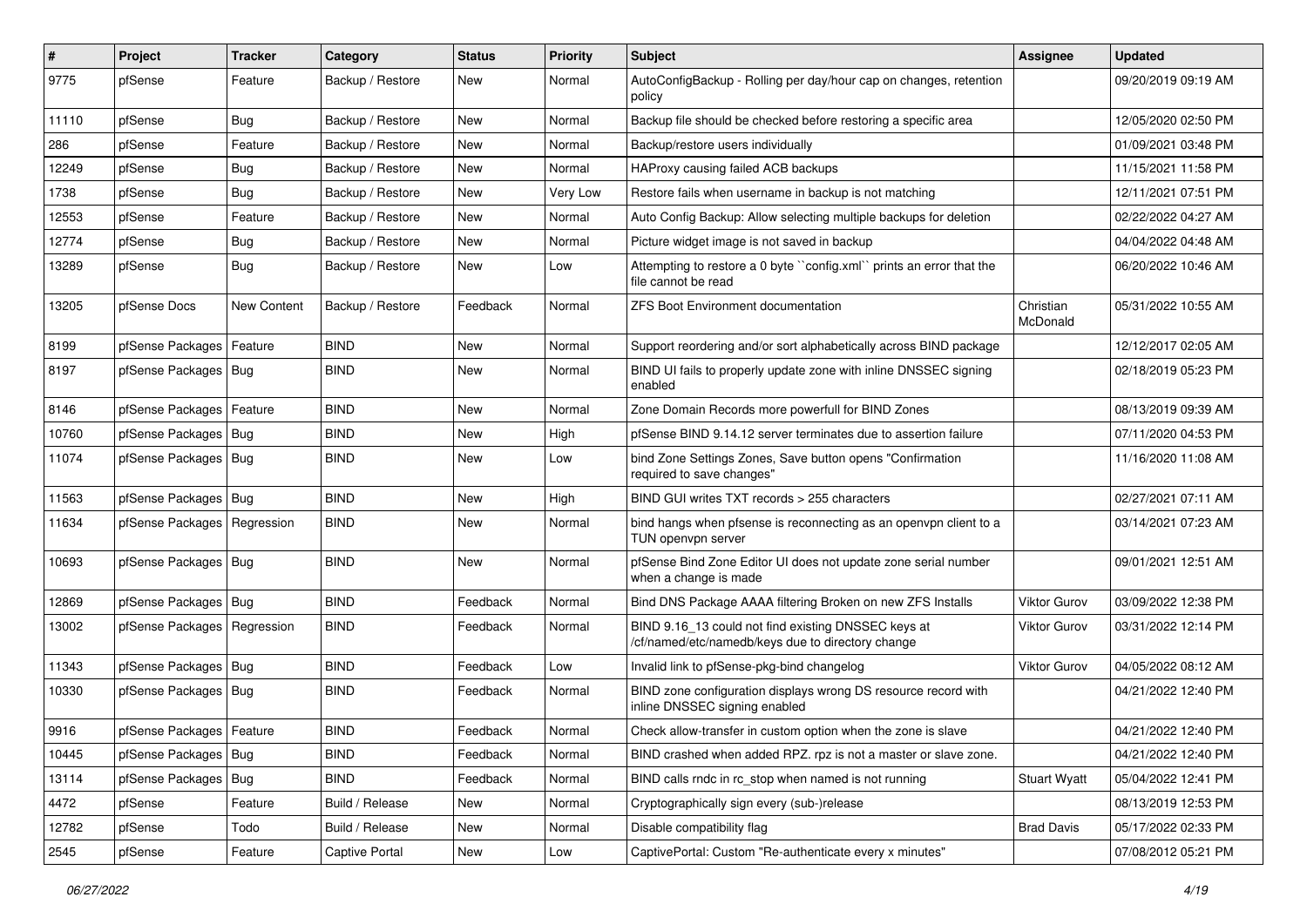| $\pmb{\#}$ | Project | <b>Tracker</b> | Category              | <b>Status</b>                 | <b>Priority</b> | Subject                                                                           | Assignee             | <b>Updated</b>      |
|------------|---------|----------------|-----------------------|-------------------------------|-----------------|-----------------------------------------------------------------------------------|----------------------|---------------------|
| 3053       | pfSense | Feature        | Captive Portal        | New                           | Normal          | Automatically add DHCP static addresses to CP passthru-mac                        |                      | 06/21/2013 11:54 AM |
| 4724       | pfSense | Feature        | Captive Portal        | New                           | Low             | Captive Portal Status Add Client Hostname                                         |                      | 05/22/2015 08:38 AM |
| 5658       | pfSense | Bug            | Captive Portal        | Confirmed                     | Low             | Files with the same name cannot be uploaded to multiple captive<br>portal zones   |                      | 12/18/2015 07:19 PM |
| 2025       | pfSense | Feature        | <b>Captive Portal</b> | New                           | Normal          | Captive Portal: Easy accessible Logout page instead of Logout<br>pop-up window    |                      | 02/06/2016 04:59 AM |
| 1675       | pfSense | Bug            | Captive Portal        | <b>New</b>                    | Normal          | Captive portal logout problems with pop-up blockers.                              | <b>Jared Dillard</b> | 03/28/2016 01:37 PM |
| 2573       | pfSense | Feature        | <b>Captive Portal</b> | <b>New</b>                    | Normal          | Captive Portal support of RADIUS POD (Packet of Disconnect)                       |                      | 10/17/2016 03:14 AM |
| 6956       | pfSense | Feature        | Captive Portal        | New                           | Normal          | Allow more control over concurrent logins                                         |                      | 11/23/2016 12:01 PM |
| 2963       | pfSense | Feature        | Captive Portal        | New                           | Normal          | Captive Portal MAC authentication request                                         |                      | 08/22/2017 09:09 PM |
| 7971       | pfSense | Feature        | Captive Portal        | New                           | Normal          | Allow import, export and synchronization of MACs under Captive<br>Portal service  |                      | 10/19/2017 04:56 AM |
| 1924       | pfSense | Feature        | <b>Captive Portal</b> | New                           | Normal          | Ability of CP's allowed IP addresses to use aliases                               |                      | 07/26/2018 04:28 AM |
| 7553       | pfSense | Bug            | Captive Portal        | Confirmed                     | Very Low        | Captive portal on a parent interface blocks traffic on VLAN interfaces<br>too     |                      | 08/19/2018 03:15 PM |
| 385        | pfSense | Feature        | <b>Captive Portal</b> | <b>New</b>                    | Normal          | Reverse captive portal                                                            |                      | 08/13/2019 12:23 PM |
| 9627       | pfSense | Feature        | Captive Portal        | New                           | Normal          | Captive Portal only shows authenticated users                                     |                      | 08/14/2019 02:48 PM |
| 9970       | pfSense | Feature        | Captive Portal        | New                           | Low             | Captive Portal and SAML2 Integration                                              | Mauro Braggio        | 10/12/2020 07:39 AM |
| 3377       | pfSense | Feature        | Captive Portal        | New                           | Normal          | OAuth2 authentication in captive portal                                           | Jim Thompson         | 10/19/2020 09:13 AM |
| 11189      | pfSense | Feature        | <b>Captive Portal</b> | New                           | Normal          | Captive Portal - Tarpit option                                                    |                      | 12/23/2020 06:44 PM |
| 11379      | pfSense | Feature        | Captive Portal        | <b>New</b>                    | Normal          | <b>Template Roll Printer</b>                                                      |                      | 02/07/2021 05:26 AM |
| 12467      | pfSense | <b>Bug</b>     | Captive Portal        | New                           | Normal          | CP error on client disconnect after reboot                                        |                      | 10/17/2021 05:35 AM |
| 12357      | pfSense | Bug            | Captive Portal        | New                           | Normal          | Captive Portal popup Logout button loads full login page in popup<br>when clicked |                      | 10/27/2021 12:10 PM |
| 12648      | pfSense | Bug            | Captive Portal        | New                           | Normal          | Undocumented variables 'listenporthttp' and 'listenporthttps'                     |                      | 12/28/2021 10:44 AM |
| 12730      | pfSense | Bug            | Captive Portal        | New                           | Normal          | RADIUS accounting does not work if WAN is down                                    |                      | 01/26/2022 05:13 AM |
| 1831       | pfSense | Feature        | Captive Portal        | New                           | Normal          | Captive portal IPv6 support                                                       | Reid<br>Linnemann    | 05/25/2022 07:57 AM |
| 13219      | pfSense | Feature        | Captive Portal        | <b>New</b>                    | Very Low        | Enable/Disable single voucher roll                                                |                      | 05/26/2022 08:14 AM |
| 13220      | pfSense | Feature        | Captive Portal        | New                           | Very Low        | Voucher per-roll bandwidth restrictions and traffic quotas                        |                      | 05/26/2022 08:16 AM |
| 13226      | pfSense | <b>Bug</b>     | Captive Portal        | Confirmed                     | Normal          | Captive Portal doesn't disconnect established OpenVPN link                        | Reid<br>Linnemann    | 05/30/2022 10:38 AM |
| 13215      | pfSense | <b>Bug</b>     | Captive Portal        | Assigned                      | Normal          | Allowed MAC/IP/Hostname traffic counts for authorized users                       | Reid<br>Linnemann    | 05/31/2022 05:31 PM |
| 13272      | pfSense | <b>Bug</b>     | Captive Portal        | <b>Pull Request</b><br>Review | Very Low        | Voucher CSV output has leading space before voucher code                          | Jim Pingle           | 06/13/2022 10:27 AM |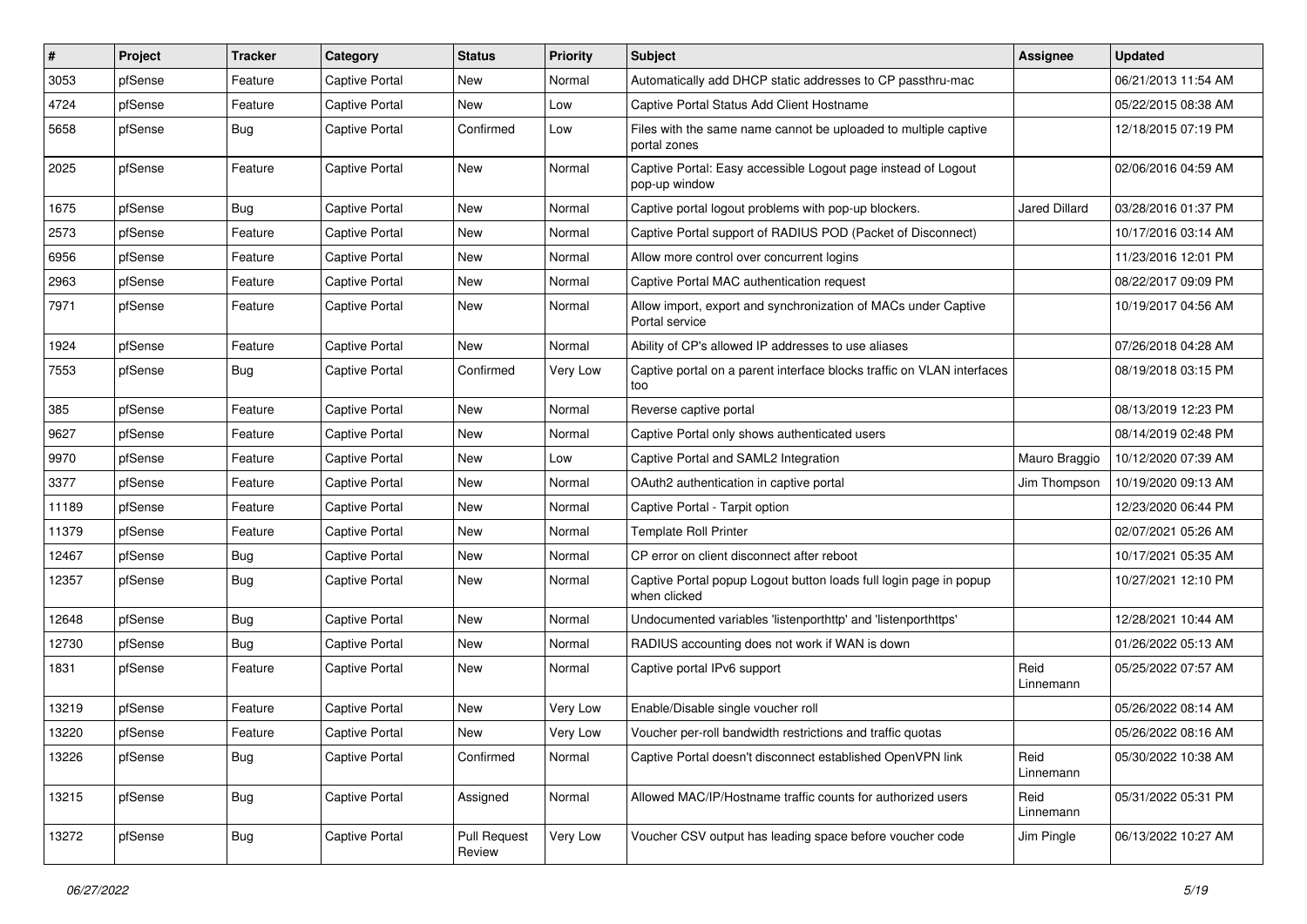| $\vert$ # | Project          | <b>Tracker</b> | Category       | <b>Status</b>                 | <b>Priority</b> | <b>Subject</b>                                                                                                          | <b>Assignee</b> | <b>Updated</b>      |
|-----------|------------------|----------------|----------------|-------------------------------|-----------------|-------------------------------------------------------------------------------------------------------------------------|-----------------|---------------------|
| 13290     | pfSense          | Regression     | Captive Portal | Feedback                      | Normal          | My PfSense version 2.7 is returning the error "dummynet bad switch<br>21" every time I activate my Captive Portals (7). |                 | 06/27/2022 07:26 PM |
| 13229     | pfSense Docs     | Todo           | Captive Portal | Feedback                      | Normal          | Update documentation for IPFW to PF transition for Limiters and<br><b>Captive Portal</b>                                | Jim Pingle      | 05/27/2022 03:04 PM |
| 2099      | pfSense          | Todo           | CARP           | <b>New</b>                    | Normal          | Remove "queue" from CARP traffic                                                                                        |                 | 01/19/2012 10:59 AM |
| 4845      | pfSense          | <b>Bug</b>     | CARP           | Confirmed                     | High            | CARP preemption doesn't switch to backup where connectivity<br>between systems is lost but not NIC link                 |                 | 07/28/2015 07:55 AM |
| 7648      | pfSense          | Bug            | CARP           | <b>New</b>                    | Very Low        | SPAN ports on an interface renders CARP HA inoperative                                                                  |                 | 06/14/2017 09:19 PM |
| 8566      | pfSense          | <b>Bug</b>     | CARP           | New                           | Normal          | Wrong IPv6 source in NS request in case using of IPv6 alias                                                             |                 | 06/12/2018 01:26 PM |
| 8567      | pfSense          | Bug            | CARP           | <b>New</b>                    | Normal          | Using IPv6 VIP alias for services may affect CARP IPv6 VIP work                                                         |                 | 06/12/2018 01:26 PM |
| 2218      | pfSense          | Feature        | CARP           | <b>New</b>                    | Normal          | Ability to delay CARP master status at boot time                                                                        |                 | 03/03/2021 11:57 AM |
| 5849      | pfSense          | Bug            | CARP           | New                           | Normal          | Routing fail on CARP IPsec                                                                                              |                 | 12/18/2021 04:41 PM |
| 8100      | pfSense          | Bug            | CARP           | New                           | Normal          | pfsync Initially Deletes States on Primary for Connections<br>Established through Secondary                             | Luiz Souza      | 02/08/2022 12:59 PM |
| 13110     | pfSense          | <b>Bug</b>     | CARP           | New                           | Very Low        | changing CARP VIP address does not update outbound NAT<br>interface IP                                                  |                 | 05/03/2022 02:52 PM |
| 10796     | pfSense Packages | Feature        | Cellular       | Feedback                      | Normal          | Huawei ME909u-521 support                                                                                               |                 | 04/21/2022 12:40 PM |
| 13063     | pfSense Packages | Feature        | Cellular       | <b>Pull Request</b><br>Review | Normal          | Cellular package shall support more modems and NMEA port                                                                |                 | 05/06/2022 02:38 PM |
| 2276      | pfSense          | Feature        | Certificates   | New                           | Normal          | Remote CRL fetch support                                                                                                |                 | 02/06/2016 04:14 AM |
| 7289      | pfSense          | <b>Bug</b>     | Certificates   | New                           | Low             | Generating 4096bit Certificate                                                                                          |                 | 08/14/2019 09:56 AM |
| 1268      | pfSense          | Feature        | Certificates   | <b>New</b>                    | Normal          | Allow mass renewing of certs                                                                                            |                 | 11/01/2019 03:17 PM |
| 9889      | pfSense          | Bug            | Certificates   | <b>New</b>                    | Very Low        | CRL check for Intermediate CA CRLs fails                                                                                | Jim Pingle      | 11/08/2019 11:03 AM |
| 10258     | pfSense          | Feature        | Certificates   | <b>New</b>                    | Very Low        | allow to sign CA                                                                                                        |                 | 02/20/2020 04:20 AM |
| 1257      | pfSense          | Feature        | Certificates   | <b>Pull Request</b><br>Review | Normal          | Handle encypted CA/Certificate private keys                                                                             |                 | 10/12/2020 07:12 AM |
| 11203     | pfSense          | <b>Bug</b>     | Certificates   | <b>New</b>                    | Normal          | certificate manager very slow                                                                                           |                 | 12/31/2020 11:57 AM |
| 12737     | pfSense          | Bug            | Certificates   | New                           | Normal          | CApath is not defined by default in curl                                                                                |                 | 05/17/2022 02:30 PM |
| 13305     | pfSense          | Feature        | Certificates   | <b>New</b>                    | Normal          | Certificate Revocation page should show expiration date                                                                 |                 | 06/27/2022 10:26 AM |
| 12894     | pfSense Plus     | Bug            | Certificates   | New                           | Low             | duplicating freshly created certificates through refreshing                                                             |                 | 03/03/2022 02:35 PM |
| 12098     | pfSense Docs     | Correction     | Configuration  | New                           | Normal          | Feedback on pfSense Configuration Recipes - Accessing a<br>CPE/Modem from Inside the Firewall                           |                 | 07/02/2021 02:30 AM |
| 12402     | pfSense Docs     | Todo           | Configuration  | New                           | Normal          | Feedback on Configuration - Advanced Configuration Options -<br>Notifications                                           |                 | 09/24/2021 12:46 AM |
| 13291     | pfSense Docs     | Todo           | Configuration  | <b>New</b>                    | Low             | Notification documentation                                                                                              |                 | 06/21/2022 10:22 AM |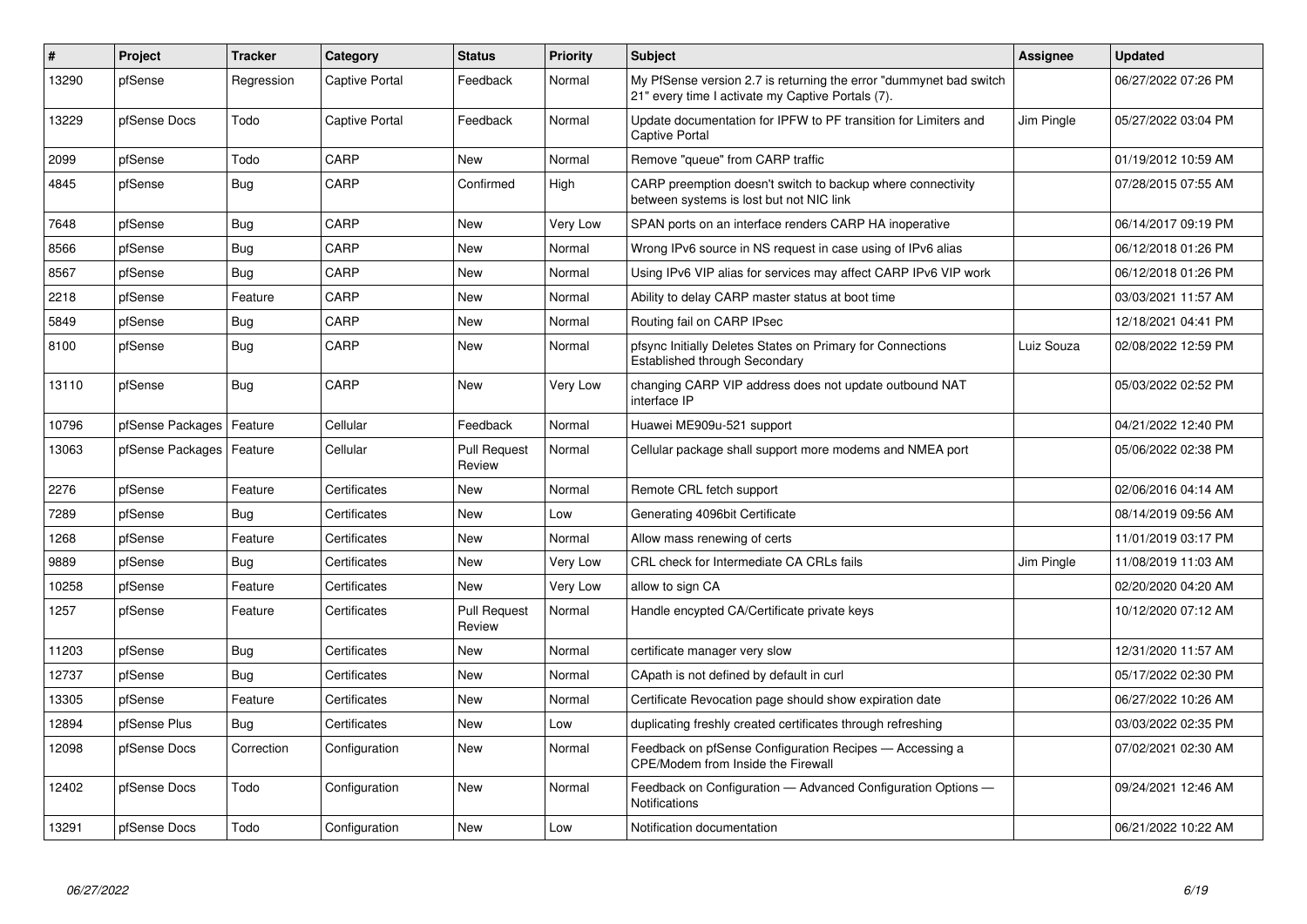| $\vert$ # | Project          | <b>Tracker</b> | Category                 | <b>Status</b>                 | <b>Priority</b> | <b>Subject</b>                                                                                                        | <b>Assignee</b> | <b>Updated</b>      |
|-----------|------------------|----------------|--------------------------|-------------------------------|-----------------|-----------------------------------------------------------------------------------------------------------------------|-----------------|---------------------|
| 5902      | pfSense          | Todo           | Configuration<br>Backend | <b>New</b>                    | Normal          | Use a common place for default values                                                                                 |                 | 08/13/2019 12:53 PM |
| 6398      | pfSense          | <b>Bug</b>     | Configuration<br>Backend | New                           | Normal          | If config cannot be loaded due to corruption or bug, it isn't handled<br>gracefully (just stops)                      |                 | 08/13/2019 01:23 PM |
| 10833     | pfSense          | <b>Bug</b>     | Configuration<br>Backend | <b>New</b>                    | Normal          | unbound exits on configuration error when link status flaps on LAN<br>interface                                       |                 | 08/13/2020 11:53 PM |
| 3895      | pfSense          | Feature        | Configuration<br>Backend | <b>New</b>                    | Normal          | Timeout for "Apply change"                                                                                            |                 | 01/25/2021 08:07 AM |
| 12483     | pfSense          | <b>Bug</b>     | Configuration<br>Backend | New                           | Normal          | GUI creates inconsistent config.xml                                                                                   |                 | 10/23/2021 06:48 AM |
| 13287     | pfSense          | Feature        | Configuration<br>Backend | New                           | Normal          | Encode OpenVPN Custom Options                                                                                         |                 | 06/20/2022 10:33 AM |
| 13288     | pfSense          | <b>Bug</b>     | Configuration<br>Backend | <b>New</b>                    | Normal          | Encode FreeRADIUS Custom Options                                                                                      |                 | 06/20/2022 10:36 AM |
| 2693      | pfSense          | Feature        | Console Menu             | <b>New</b>                    | Normal          | Allow mapping mapping non-physical interfaces via console                                                             | Mathieu Simon   | 11/27/2012 03:00 PM |
| 7747      | pfSense          | Feature        | Console Menu             | <b>New</b>                    | Normal          | Minor UI Tweak: Make hitting enter on the console (esp via SSH)<br>should not log you out, but simply redraw the menu |                 | 08/01/2017 04:03 PM |
| 6469      | pfSense          | Feature        | Console Menu             | New                           | Normal          | Improve help + self documentation in console PHP shell                                                                |                 | 08/13/2019 01:23 PM |
| 13249     | pfSense          | Bug            | Console Menu             | <b>New</b>                    | Normal          | Running playback comands multiple times results in PHP error                                                          |                 | 06/06/2022 07:02 AM |
| 13258     | pfSense          | <b>Bug</b>     | Console Menu             | <b>Pull Request</b><br>Review | Low             | secret menu option 100                                                                                                | Jim Pingle      | 06/12/2022 01:44 PM |
| 13268     | pfSense          | Todo           | Console Menu             | Ready To Test                 | Normal          | columns don't align nicely in console with medium-long interface<br>names                                             |                 | 06/12/2022 10:32 PM |
| 11970     | pfSense Packages | Bug            | Coreboot                 | <b>New</b>                    | Normal          | Netgate Firmware Upgrade Doesn't Work on XG-2758                                                                      |                 | 04/21/2022 12:39 PM |
| 13309     | pfSense Packages | <b>Bug</b>     | Cron                     | <b>New</b>                    | Normal          | Cron validation prevents special strings such as @reboot                                                              | Jim Thompson    | 06/27/2022 03:52 PM |
| 13074     | pfSense Plus     | Bug            | Cryptographic<br>Modules | <b>New</b>                    | Normal          | AES-GCM with SafeXcel on Netgate 2100 causes MBUF overload                                                            |                 | 06/12/2022 11:14 AM |
| 12658     | pfSense Packages | Feature        | darkstat                 | New                           | Normal          | Adding prometheus metrics to darkstat                                                                                 |                 | 05/27/2022 09:44 PM |
| 2479      | pfSense          | Feature        | Dashboard                | <b>New</b>                    | Normal          | Allow reordering of the traffic graphs on the dashboard                                                               |                 | 06/08/2012 04:13 PM |
| 3411      | pfSense          | Bug            | Dashboard                | <b>New</b>                    | Low             | Interfaces and statistics dashboard widgets very slow with large<br>numbers of interfaces                             |                 | 01/24/2014 02:09 AM |
| 4646      | pfSense          | Feature        | Dashboard                | New                           | Normal          | Recover valuable vertical screen real estate in dashboard                                                             |                 | 04/20/2015 07:46 PM |
| 6390      | pfSense          | Todo           | Dashboard                | <b>New</b>                    | Low             | Autoscale from Traffic Graph not correct size (big graphs)                                                            |                 | 05/23/2016 01:38 PM |
| 7934      | pfSense          | Feature        | Dashboard                | <b>New</b>                    | Very Low        | format support phone# for international use                                                                           |                 | 10/12/2017 04:38 PM |
| 8157      | pfSense          | Bug            | Dashboard                | <b>New</b>                    | <b>Very Low</b> | Traffic Graph clutter from time to time                                                                               |                 | 12/03/2017 06:40 AM |
| 9677      | pfSense          | <b>Bug</b>     | Dashboard                | <b>New</b>                    | Normal          | Dashboard hangs when widget needs data from a remote host which<br>is down                                            |                 | 08/13/2019 09:15 AM |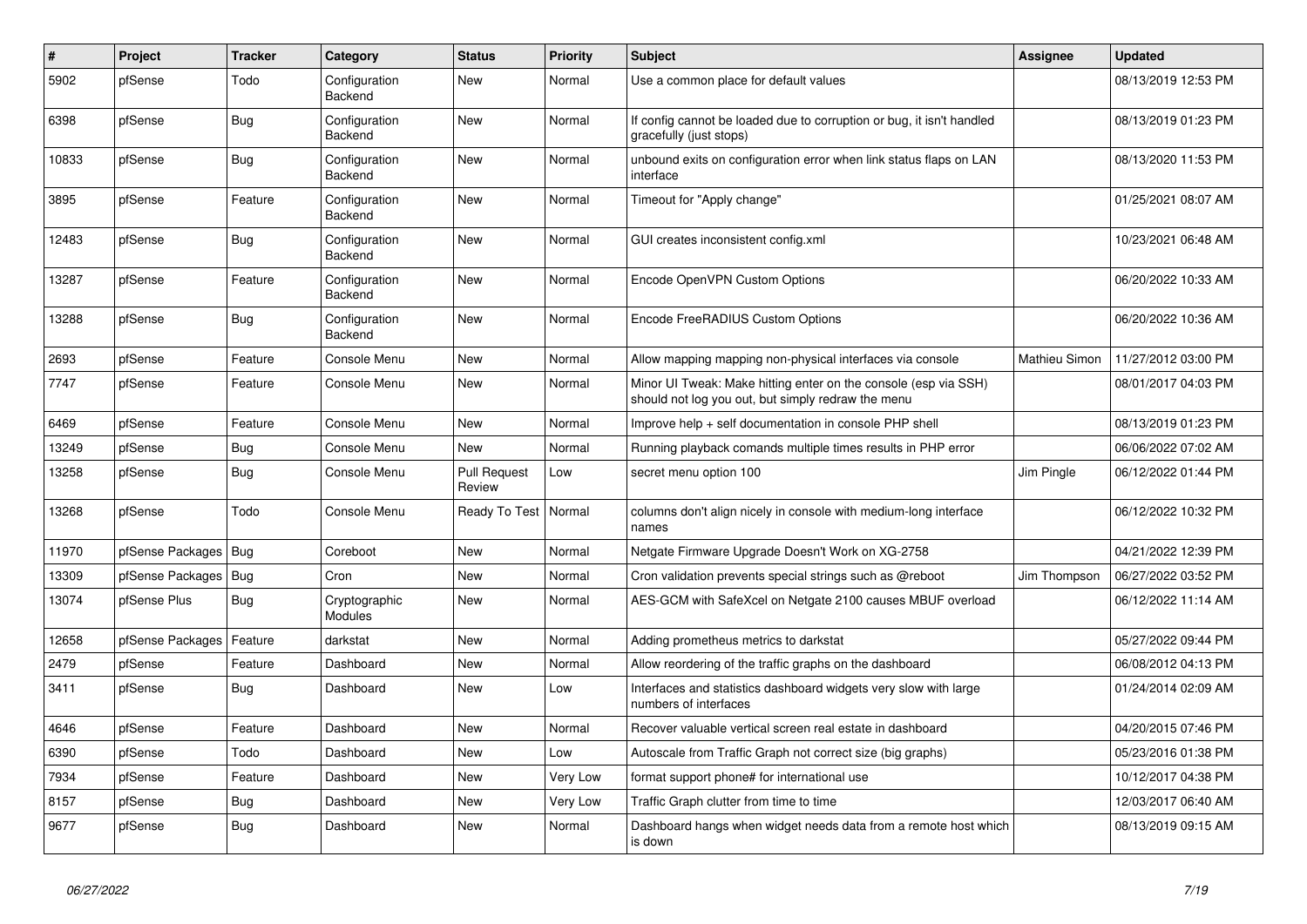| $\pmb{\#}$ | Project      | <b>Tracker</b> | Category        | <b>Status</b>                 | <b>Priority</b> | <b>Subject</b>                                                                                         | Assignee              | <b>Updated</b>      |
|------------|--------------|----------------|-----------------|-------------------------------|-----------------|--------------------------------------------------------------------------------------------------------|-----------------------|---------------------|
| 7857       | pfSense      | Bug            | Dashboard       | New                           | Very Low        | Interfaces Widget U/I fails to wrap IPV6 addresses when the string is<br>too wide for the widget       |                       | 08/13/2019 09:15 AM |
| 8458       | pfSense      | Feature        | Dashboard       | New                           | Low             | Allow reordering of interface widget                                                                   |                       | 08/14/2019 10:52 AM |
| 7974       | pfSense      | Feature        | Dashboard       | New                           | Normal          | ZFS RAID Monitor Not available                                                                         |                       | 08/20/2019 01:34 PM |
| 5567       | pfSense      | Feature        | Dashboard       | <b>New</b>                    | Low             | CARP status widget does not update in real time                                                        |                       | 08/20/2019 03:33 PM |
| 7182       | pfSense      | Feature        | Dashboard       | New                           | Normal          | Break up System Widget on the Dashboard                                                                |                       | 08/21/2019 08:59 AM |
| 7788       | pfSense      | Bug            | Dashboard       | <b>New</b>                    | Low             | Irregular updating of widgets like cpu/uptime on system widget.                                        |                       | 08/21/2019 09:03 AM |
| 10401      | pfSense      | Feature        | Dashboard       | <b>New</b>                    | Normal          | Request: ability to sort/separate stopped/running Service(s) on<br>Dashboard -> Services Status widget |                       | 03/31/2020 04:48 PM |
| 9353       | pfSense      | Bug            | Dashboard       | <b>New</b>                    | Low             | PHPSession errors from limited access to dashboard and widgets                                         |                       | 10/06/2020 09:31 AM |
| 10280      | pfSense      | Feature        | Dashboard       | New                           | Low             | <b>DHCP Leases widget</b>                                                                              |                       | 11/07/2020 09:18 PM |
| 7387       | pfSense      | Bug            | Dashboard       | <b>New</b>                    | Low             | New Traffic Graph in dashboard resets inverted view to normal view                                     | <b>Jared Dillard</b>  | 12/11/2021 08:14 PM |
| 11759      | pfSense      | Bug            | Dashboard       | <b>New</b>                    | Normal          | Traffic graphs on dashboard double upload on pppoe links                                               |                       | 12/30/2021 04:00 AM |
| 7113       | pfSense      | Bug            | Dashboard       | <b>New</b>                    | Normal          | Interface name in Traffic Graphs                                                                       |                       | 12/31/2021 05:40 PM |
| 10395      | pfSense      | Feature        | Dashboard       | <b>New</b>                    | Low             | Add Dashboard System Information support for more PC Engines<br>APU boards                             |                       | 02/17/2022 01:02 AM |
| 13165      | pfSense      | Feature        | Dashboard       | <b>Pull Request</b><br>Review | Normal          | Feat: live update for Services dashboard widget                                                        |                       | 05/15/2022 01:48 AM |
| 13168      | pfSense      | Feature        | Dashboard       | New                           | Low             | Multiple Dashboard views for a single user                                                             |                       | 05/16/2022 07:53 AM |
| 12673      | pfSense      | Bug            | Dashboard       | <b>Pull Request</b><br>Review | Normal          | Firewall Logs Widget fails to update at intervals below 5 seconds.                                     | Viktor Gurov          | 05/17/2022 02:20 PM |
| 13183      | pfSense Plus | Regression     | Dashboard       | Feedback                      | High            | ZFS module is loaded on systems without ZFS                                                            | Christian<br>McDonald | 05/23/2022 10:11 AM |
| 1219       | pfSense      | Feature        | Developer Tools | <b>New</b>                    | Low             | Ship DTRACE enabled kernels in the images                                                              |                       | 07/26/2017 03:14 AM |
| 7244       | pfSense      | Feature        | Developer Tools | <b>New</b>                    | Normal          | Publish pfsense as a Vagrant Basebox                                                                   |                       | 01/29/2019 04:09 AM |
| 11471      | pfSense Docs | Todo           | Development     | <b>New</b>                    | Low             | Feedback on Development - Developing Packages                                                          | Jim Pingle            | 02/19/2021 02:52 PM |
| 8852       | pfSense Docs | Correction     | <b>DHCP</b>     | New                           | Normal          | [feedback form] Unclear about "Client Identifier" in a static mapping                                  | Jim Pingle            | 09/23/2020 02:30 PM |
| 11071      | pfSense Docs | New Content    | <b>DHCP</b>     | New                           | Normal          | Feedback on Services - IPv6 Router Advertisements                                                      | Jim Pingle            | 12/08/2020 09:25 AM |
| 3404       | pfSense      | Bug            | DHCP (IPv4)     | <b>New</b>                    | Normal          | DHCP Server Fails to Start on Interfaces that are Slow to Come<br><b>Online During Boot</b>            |                       | 02/11/2014 05:09 PM |
| 3534       | pfSense      | Feature        | DHCP (IPv4)     | New                           | Normal          | DDNS using arbitrary zone primary                                                                      |                       | 07/08/2014 11:40 AM |
| 4061       | pfSense      | <b>Bug</b>     | DHCP (IPv4)     | Confirmed                     | Normal          | dhcpd doesn't send client-hostname to peer, breaking DHCP lease<br>registrations w/HA                  |                       | 02/24/2017 08:58 PM |
| 4899       | pfSense      | Feature        | DHCP (IPv4)     | New                           | Normal          | Additional BOOTP/DHCP Options should allow a force option                                              |                       | 01/02/2018 02:24 PM |
| 8879       | pfSense      | Feature        | DHCP (IPv4)     | New                           | Very Low        | DHCP options ADD force options                                                                         |                       | 09/07/2018 09:14 AM |
| 5080       | pfSense      | Feature        | DHCP (IPv4)     | New                           | Normal          | Settings tab under Services>DHCP Server                                                                |                       | 08/13/2019 12:53 PM |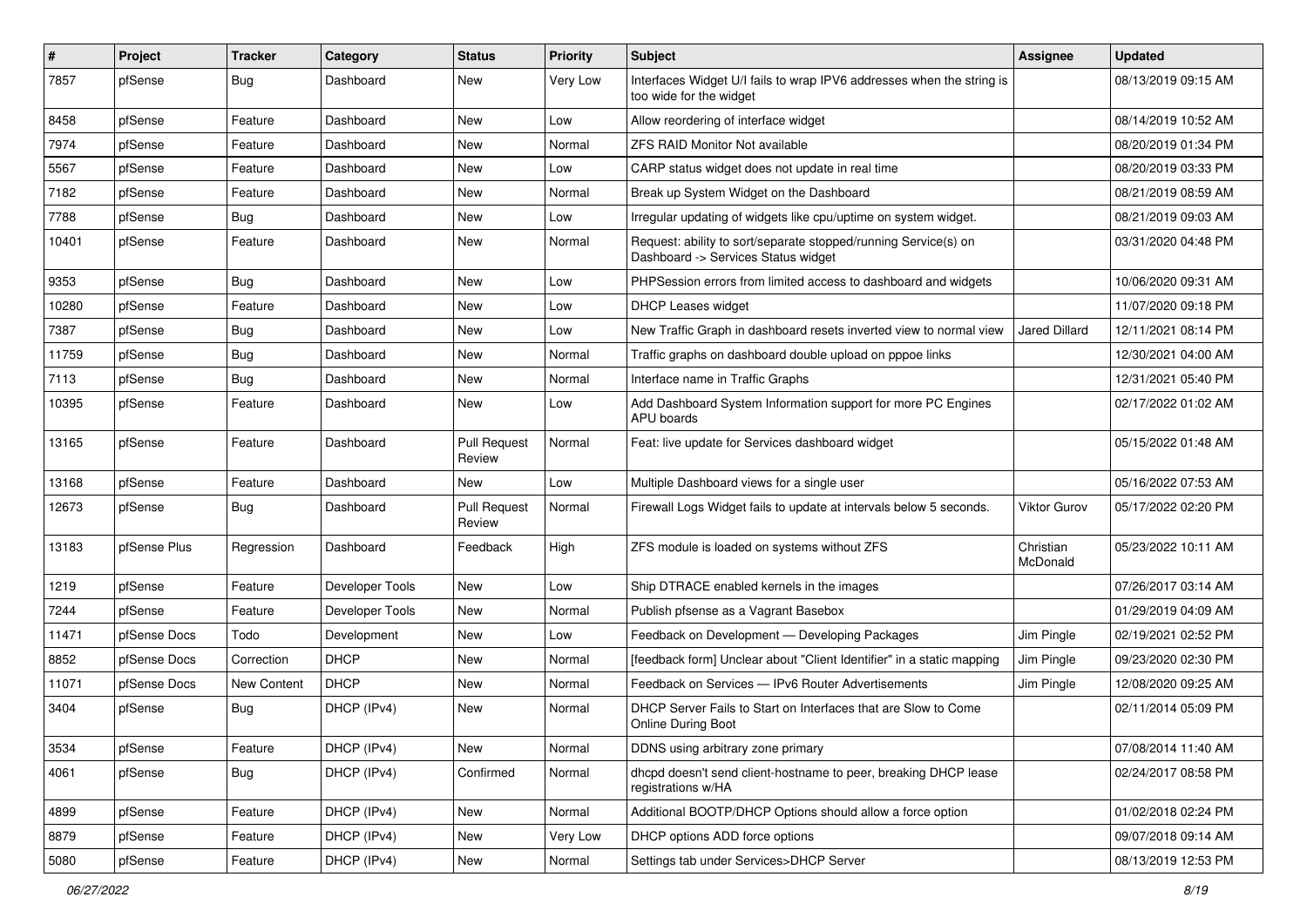| $\vert$ # | Project | <b>Tracker</b> | Category    | <b>Status</b> | <b>Priority</b> | <b>Subject</b>                                                                                                                     | Assignee             | <b>Updated</b>      |
|-----------|---------|----------------|-------------|---------------|-----------------|------------------------------------------------------------------------------------------------------------------------------------|----------------------|---------------------|
| 6615      | pfSense | Feature        | DHCP (IPv4) | New           | Normal          | new DHCP server option                                                                                                             |                      | 08/13/2019 01:39 PM |
| 9343      | pfSense | Bug            | DHCP (IPv4) | <b>New</b>    | Normal          | diag_arp.php times out with large DHCPD leases table                                                                               |                      | 08/14/2019 01:19 PM |
| 2774      | pfSense | Feature        | DHCP (IPv4) | New           | Normal          | Extend DHCP Pools code to allow using different subnets                                                                            |                      | 08/19/2019 10:27 AM |
| 2323      | pfSense | Feature        | DHCP (IPv4) | New           | Low             | GUI doesn't allow to configure DHCP server to serve IP addresses<br>belonging to subnets wich are not associated with an interface |                      | 08/19/2019 10:27 AM |
| 7172      | pfSense | Bug            | DHCP (IPv4) | <b>New</b>    | Normal          | Sorting by hostname in Services > DHCP Server > LAN should be<br>"natural" (alphanumeric friendly)                                 |                      | 08/20/2019 03:47 PM |
| 8614      | pfSense | Bug            | DHCP (IPv4) | <b>New</b>    | Normal          | Cannot remove Additional BOOTP/DHCP Options                                                                                        |                      | 08/21/2019 09:15 AM |
| 3771      | pfSense | Bug            | DHCP (IPv4) | <b>New</b>    | Normal          | Webinterface and dhcpdcrashes with 500+ static leases                                                                              |                      | 08/21/2019 09:26 AM |
| 7441      | pfSense | Feature        | DHCP (IPv4) | <b>New</b>    | Low             | Display start/end times for Static Mapping leases on DHCP<br>Leases/DHCPv6 Leases                                                  |                      | 08/21/2019 10:48 AM |
| 9732      | pfSense | Feature        | DHCP (IPv4) | <b>New</b>    | Normal          | System UTC time offset in DHCP Option 2                                                                                            |                      | 09/06/2019 08:39 PM |
| 10250     | pfSense | Feature        | DHCP (IPv4) | <b>New</b>    | Very Low        | DHCP lease view by interface                                                                                                       |                      | 02/11/2020 07:47 AM |
| 10345     | pfSense | Feature        | DHCP (IPv4) | <b>New</b>    | Normal          | DHCP lease distinction between online and offline                                                                                  |                      | 03/16/2020 07:56 AM |
| 2983      | pfSense | Feature        | DHCP (IPv4) | New           | Normal          | DHCPD: Add vendor-class-identifier and MAC-OIDs                                                                                    |                      | 05/29/2020 09:24 PM |
| 6544      | pfSense | Feature        | DHCP (IPv4) | New           | Very Low        | RFC 3046 DHCP Option 82 support (and RFC 3315/4649/4580 for<br>IPv6                                                                |                      | 07/13/2020 02:14 AM |
| 10802     | pfSense | Feature        | DHCP (IPv4) | <b>New</b>    | Very Low        | Seperator for DHCP Static Mapped leases                                                                                            |                      | 07/31/2020 10:30 AM |
| 9130      | pfSense | Feature        | DHCP (IPv4) | New           | Normal          | Request ID [#INC-16195]: DHCP - PXE Boot                                                                                           |                      | 09/10/2020 01:39 PM |
| 6960      | pfSense | Feature        | DHCP (IPv4) | <b>New</b>    | Normal          | Consider replacing ISC DHCP server with KEA DHCP                                                                                   |                      | 09/24/2020 01:59 PM |
| 7405      | pfSense | Feature        | DHCP (IPv4) | New           | Normal          | Ability to add dhcp host reservations from "Diagnostics -> ARP table"                                                              |                      | 10/12/2020 08:22 AM |
| 11004     | pfSense | Feature        | DHCP (IPv4) | New           | Low             | DHCP reservations with no IP address show entries in DHCP leases                                                                   |                      | 10/26/2020 07:22 AM |
| 8330      | pfSense | Feature        | DHCP (IPv4) | New           | Normal          | add options for ddns-local-address statements                                                                                      |                      | 04/27/2021 12:31 PM |
| 12067     | pfSense | <b>Bug</b>     | DHCP (IPv4) | <b>New</b>    | Very Low        | <b>DHCP Monitoring Statistics Error</b>                                                                                            |                      | 06/21/2021 08:39 AM |
| 6362      | pfSense | Bug            | DHCP (IPv4) | Confirmed     | Normal          | DHCP Client ID not used                                                                                                            |                      | 07/09/2021 06:30 AM |
| 12070     | pfSense | Bug            | DHCP (IPv4) | New           | Low             | <b>VLAN0 for WAN DHCP</b>                                                                                                          |                      | 12/23/2021 04:31 PM |
| 11927     | pfSense | Feature        | DHCP (IPv4) | Feedback      | Normal          | Allow DHCP not to serve a gateway - small fix                                                                                      |                      | 01/03/2022 04:17 PM |
| 8179      | pfSense | Bug            | DHCP (IPv4) | Feedback      | Normal          | Incorrect reverse DNS zone in DHCP server config for<br>non-octet-aligned subnet mask                                              | Renato Botelho       | 02/09/2022 11:17 PM |
| 12922     | pfSense | Bug            | DHCP (IPv4) | New           | Normal          | Classless static routes received on DHCP WAN can override chosen<br>default gateway                                                |                      | 03/28/2022 10:08 AM |
| 12959     | pfSense | Bug            | DHCP (IPv4) | Feedback      | Normal          | dhcplease process wrongly update host file if client-hostname is<br>empty                                                          |                      | 03/28/2022 10:26 AM |
| 4451      | pfSense | Bug            | DHCP (IPv4) | New           | Low             | Status DHCP Leases shows double entries for static entries without<br>IP address                                                   | <b>Phillip Davis</b> | 05/21/2022 04:55 PM |
| 13217     | pfSense | Bug            | DHCP (IPv4) | New           | Normal          | dhclient using default pid file location which does not exist                                                                      | Viktor Gurov         | 05/26/2022 08:09 AM |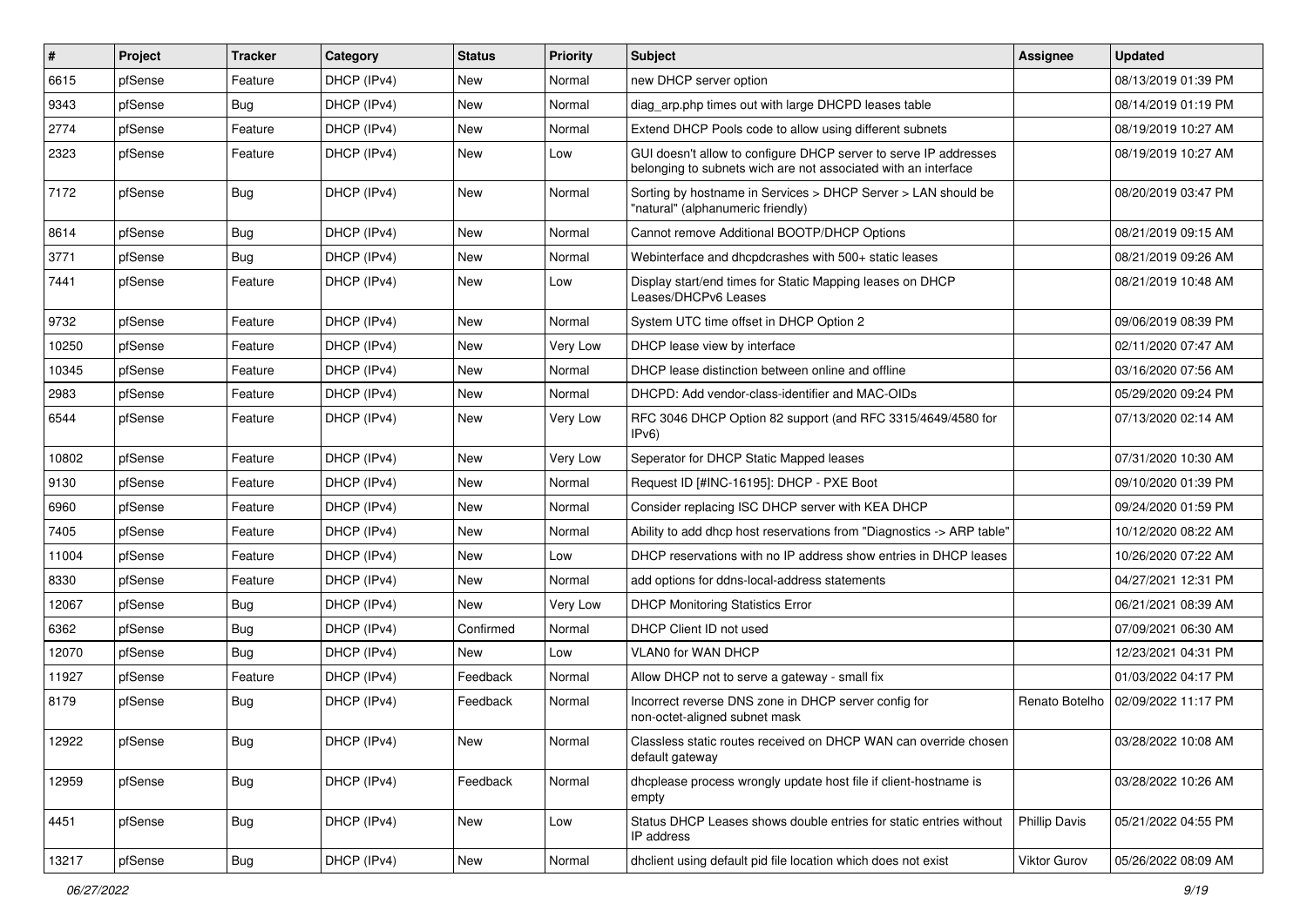| $\vert$ # | Project | <b>Tracker</b> | Category          | <b>Status</b>                 | <b>Priority</b> | <b>Subject</b>                                                                                 | Assignee           | <b>Updated</b>      |
|-----------|---------|----------------|-------------------|-------------------------------|-----------------|------------------------------------------------------------------------------------------------|--------------------|---------------------|
| 13250     | pfSense | Todo           | DHCP (IPv4)       | New                           | Very Low        | Clean up DHCP Server option language                                                           | Jim Pingle         | 06/06/2022 07:32 AM |
| 13263     | pfSense | Bug            | DHCP (IPv4)       | New                           | Low             | Deleting a static DHCP entry when the related IP is not in the arp<br>table spams the log      |                    | 06/10/2022 11:18 AM |
| 13256     | pfSense | Feature        | DHCP (IPv4)       | <b>New</b>                    | Normal          | Better handling of duplicate IPs in static DHCP assignments                                    |                    | 06/11/2022 04:51 PM |
| 13273     | pfSense | Bug            | DHCP (IPv4)       | New                           | Normal          | dholient can use conflicting recorded leases                                                   |                    | 06/14/2022 11:07 AM |
| 5950      | pfSense | Feature        | DHCP (IPv6)       | <b>New</b>                    | Normal          | DHCPv6 Server support for PD of PD-obtained networks                                           |                    | 03/04/2016 03:04 AM |
| 7734      | pfSense | Bug            | DHCP (IPv6)       | New                           | Normal          | Using opton ia pd0 does not renew prefix and prefix get dropped                                |                    | 07/31/2017 03:46 AM |
| 7821      | pfSense | Bug            | DHCP (IPv6)       | <b>New</b>                    | Normal          | GIF does not support broadcast                                                                 |                    | 08/29/2017 10:50 AM |
| 3185      | pfSense | Feature        | DHCP (IPv6)       | New                           | Normal          | Accommodate a DHCPv6 failover-like mechanism                                                   |                    | 11/24/2017 10:44 AM |
| 6873      | pfSense | Bug            | DHCP (IPv6)       | <b>New</b>                    | Low             | radvd - Too many addresses in RDNSS section when previously<br>using DHCPv6                    | Dominic<br>McKeown | 06/06/2018 10:45 AM |
| 9575      | pfSense | Feature        | DHCP (IPv6)       | New                           | Very Low        | RFC 7078 - Distributing Address Selection Policy Using DHCPv6                                  |                    | 08/14/2019 02:39 PM |
| 6283      | pfSense | Feature        | DHCP (IPv6)       | <b>New</b>                    | Normal          | Register DHCPv6 leases with DNS resolver                                                       |                    | 08/21/2019 10:48 AM |
| 10822     | pfSense | Bug            | DHCP (IPv6)       | <b>New</b>                    | Normal          | Deprecated IPv6 prefix won't be announced as deprecated to clients                             |                    | 08/10/2020 09:23 AM |
| 10714     | pfSense | <b>Bug</b>     | DHCP (IPv6)       | New                           | Normal          | radvd only gives out the prefix of the "first" IPv6 address of an<br>interface                 |                    | 10/06/2020 01:03 PM |
| 6051      | pfSense | <b>Bug</b>     | DHCP (IPv6)       | <b>New</b>                    | Normal          | DHCPv6 Client Failure for additional WAN Address causes<br>2-seconds-service-restart-loop      |                    | 12/03/2020 01:08 AM |
| 6691      | pfSense | <b>Bug</b>     | DHCP (IPv6)       | <b>New</b>                    | Normal          | dhcp6c quits after only two tries if no response was received                                  |                    | 12/07/2020 04:25 PM |
| 12581     | pfSense | Regression     | DHCP (IPv6)       | <b>New</b>                    | Normal          | CARP IPv6 assigned address does not get advertised to endpoints<br>with RADV                   |                    | 12/16/2021 02:34 PM |
| 12823     | pfSense | <b>Bug</b>     | DHCP (IPv6)       | <b>New</b>                    | Normal          | Multiple DHCP6 WAN connections PPPoE interface 'defached'<br>status                            |                    | 02/18/2022 05:39 AM |
| 7138      | pfSense | Bug            | DHCP (IPv6)       | Assigned                      | Normal          | Pfsense wide dhcpv6 client doesn't recognise if id statement                                   |                    | 04/21/2022 12:39 PM |
| 9136      | pfSense | Bug            | DHCP (IPv6)       | New                           | High            | IPv6 Tracking Interfaces Lose IPv6 Address in Certain Cases                                    |                    | 04/21/2022 12:39 PM |
| 9536      | pfSense | Feature        | DHCP (IPv6)       | New                           | Normal          | Support dynamic prefix in DHCPv6 Server                                                        |                    | 05/25/2022 04:27 AM |
| 13237     | pfSense | Bug            | DHCP (IPv6)       | New                           | Normal          | dhcp6c script cannot be executed safely                                                        |                    | 06/01/2022 11:20 AM |
| 13248     | pfSense | Regression     | DHCP (IPv6)       | New                           | Normal          | IPv6 Router Advertisements runs when config.xml does not contain<br>an entry for the interface |                    | 06/05/2022 07:44 PM |
| 13253     | pfSense | Bug            | DHCP (IPv6)       | <b>New</b>                    | Normal          | dhcp6c" is not restarted when applying settings when multiple<br>WANs are configured for DHCP6 |                    | 06/06/2022 02:58 PM |
| 13296     | pfSense | Feature        | DHCP (IPv6)       | <b>New</b>                    | Normal          | Add support for DHCP6 OPTION_PD_EXCLUDE (RFC 6603)                                             |                    | 06/24/2022 10:10 PM |
| 12947     | pfSense | Bug            | DHCP (IPv6)       | <b>Pull Request</b><br>Review | Normal          | DHCP6 client does not take any action if the interface IPv6 address<br>changes during renewal  |                    | 06/27/2022 07:31 AM |
| 4680      | pfSense | <b>Bug</b>     | <b>DHCP Relay</b> | New                           | Normal          | DHCP relay does not work with DHCP server on other end of<br>OpenVPN tunnel                    |                    | 05/05/2015 06:55 PM |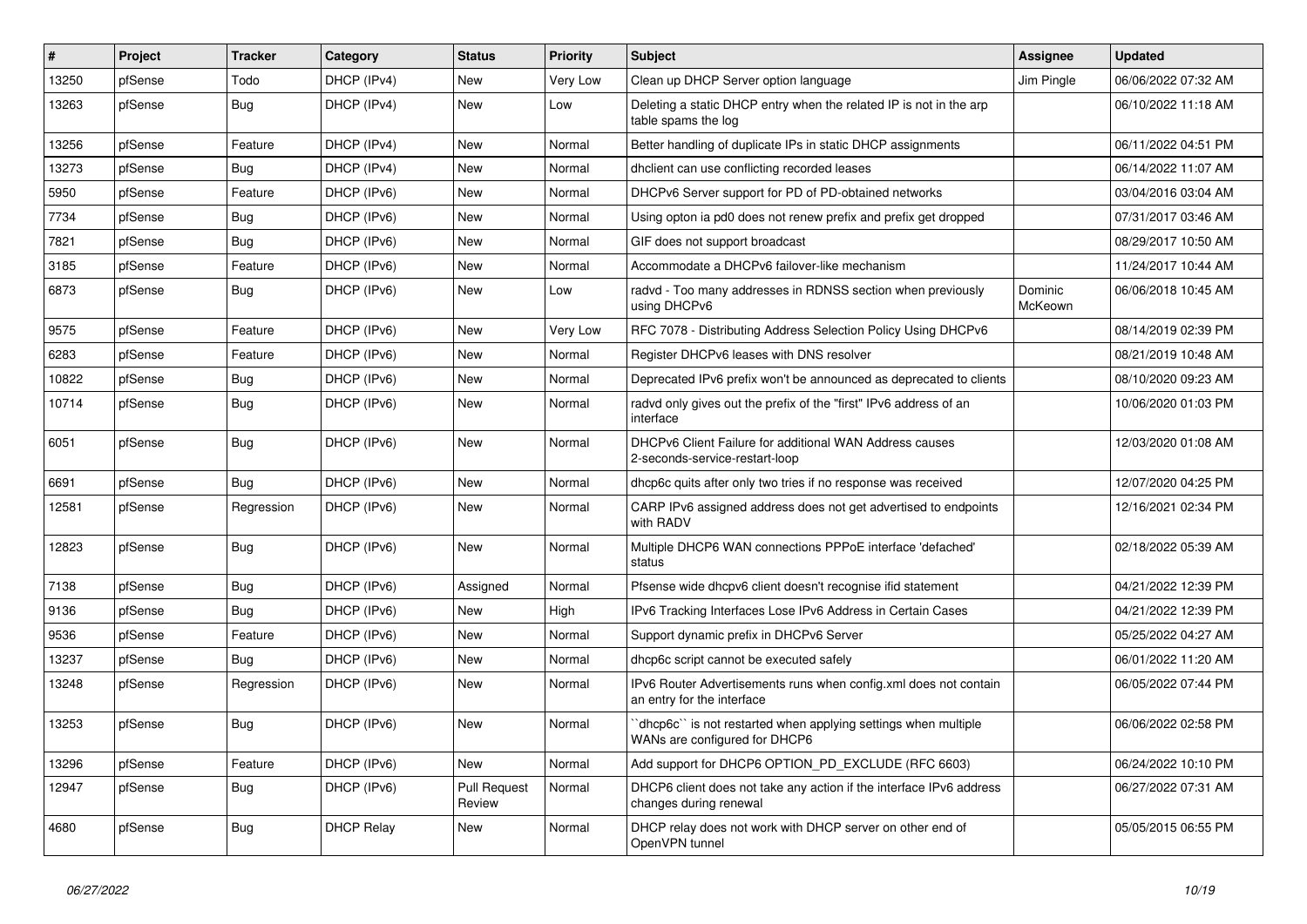| $\vert$ # | Project      | <b>Tracker</b>     | Category             | <b>Status</b>                 | <b>Priority</b> | <b>Subject</b>                                                                     | Assignee   | <b>Updated</b>      |
|-----------|--------------|--------------------|----------------------|-------------------------------|-----------------|------------------------------------------------------------------------------------|------------|---------------------|
| 9680      | pfSense      | Feature            | <b>DHCP Relay</b>    | New                           | Normal          | Seperate DHCP Server and relay per interface                                       |            | 02/27/2020 10:47 AM |
| 10715     | pfSense      | Bug                | <b>DHCP Relay</b>    | New                           | Normal          | DHCPv6 relay always uses the "first" IPv6 address of an interface                  |            | 06/29/2020 05:01 AM |
| 10904     | pfSense      | Feature            | <b>DHCP Relay</b>    | <b>Pull Request</b><br>Review | Normal          | Support vti interfaces in dhcrelay                                                 | Luiz Souza | 10/12/2020 07:35 AM |
| 11149     | pfSense      | <b>Bug</b>         | <b>DHCP Relay</b>    | <b>New</b>                    | Normal          | DHCP relay won't start with DHCP server behind gateway                             |            | 03/22/2021 05:13 AM |
| 12120     | pfSense      | Feature            | DHCP Relay           | <b>New</b>                    | Normal          | Permit several sets of destination DHCP servers in DHCP relay                      |            | 07/11/2021 05:41 PM |
| 12508     | pfSense      | Bug                | <b>DHCP Relay</b>    | New                           | Normal          | <b>DHCP Relay over VPN</b>                                                         |            | 11/06/2021 11:25 AM |
| 7589      | pfSense      | Bug                | Diagnostics          | New                           | Normal          | diag edit.php old print info box                                                   |            | 05/20/2017 05:02 PM |
| 7590      | pfSense      | Bug                | Diagnostics          | New                           | Normal          | diag edit do not save when nothing to sae (in directory browse view)               |            | 05/20/2017 05:04 PM |
| 4914      | pfSense      | Feature            | Diagnostics          | <b>New</b>                    | Low             | <b>Packet Capture Settings</b>                                                     |            | 08/20/2019 08:51 AM |
| 4456      | pfSense      | Feature            | Diagnostics          | <b>New</b>                    | Normal          | Packet capture additional filtering options                                        |            | 08/20/2019 03:30 PM |
| 5556      | pfSense      | Feature            | Diagnostics          | <b>New</b>                    | Normal          | No error when downloading non-existing file on Diagnostics/Execute                 |            | 08/20/2019 03:43 PM |
| 6804      | pfSense      | Feature            | Diagnostics          | <b>New</b>                    | Very Low        | Add row counter into Diagnostics -> Edit File                                      |            | 08/20/2019 03:44 PM |
| 7459      | pfSense      | Feature            | Diagnostics          | New                           | Low             | "Refresh" button for Diagnostics/Tables display                                    |            | 08/21/2019 09:27 AM |
| 7442      | pfSense      | Feature            | Diagnostics          | New                           | Low             | Suggestions for Diagnostics / ARP Table and Diagnostics / NDP<br>Table             |            | 08/21/2019 09:27 AM |
| 1656      | pfSense      | Feature            | Diagnostics          | <b>New</b>                    | Normal          | Teach pfctl to kill states by port number                                          |            | 08/21/2019 09:55 AM |
| 7848      | pfSense      | Bug                | Diagnostics          | New                           | Low             | NDP Table Sort by Expiration Error                                                 |            | 08/26/2019 02:56 PM |
| 9718      | pfSense      | Feature            | Diagnostics          | New                           | Low             | Make diag_states_summary table sortable                                            |            | 10/06/2020 09:12 AM |
| 11856     | pfSense      | Feature            | Diagnostics          | New                           | Normal          | Replace/add Alias or DNS names for known LAN addresses in the<br>State table       |            | 04/27/2021 08:01 AM |
| 12343     | pfSense      | Feature            | Diagnostics          | <b>New</b>                    | Low             | Real time traffic monitoring                                                       |            | 09/06/2021 01:26 PM |
| 3796      | pfSense      | Bug                | Diagnostics          | Confirmed                     | Normal          | States summary fails and is very slow with large state tables                      |            | 12/11/2021 08:03 PM |
| 12757     | pfSense      | Bug                | Diagnostics          | <b>Pull Request</b><br>Review | Very Low        | Clean up /etc/inc/filter.inc use of pfctl -F                                       |            | 05/17/2022 02:18 PM |
| 12791     | pfSense Docs | <b>New Content</b> | Diagnostics          | <b>New</b>                    | Normal          | Diagnostic Information for Support (pfSense)                                       |            | 02/13/2022 08:49 PM |
| 12883     | pfSense Docs | Todo               | <b>DNS</b>           | <b>New</b>                    | Normal          | Feedback on Services - DNS Resolver - Host Overrides                               |            | 02/28/2022 07:54 PM |
| 2410      | pfSense      | Feature            | <b>DNS Forwarder</b> | New                           | Normal          | Support name based aliasing via CNAMEs or some other<br>mechanism.                 |            | 12/11/2012 09:56 PM |
| 12139     | pfSense      | Feature            | <b>DNS Forwarder</b> | New                           | Normal          | Add support in for specifying a DNSMASQ configuration file                         |            | 07/16/2021 09:45 PM |
| 7329      | pfSense      | Bug                | <b>DNS Forwarder</b> | New                           | Low             | <b>DHCP Not Updating DNS</b>                                                       |            | 01/21/2022 09:16 PM |
| 4798      | pfSense      | Feature            | <b>DNS Resolver</b>  | New                           | Normal          | Make host and domain overrides available to both DNS Resolver<br>and DNS Forwarder |            | 06/29/2015 02:14 AM |
| 7852      | pfSense      | Feature            | <b>DNS Resolver</b>  | New                           | Normal          | Add views support to Unbound GUI                                                   |            | 09/11/2017 12:26 PM |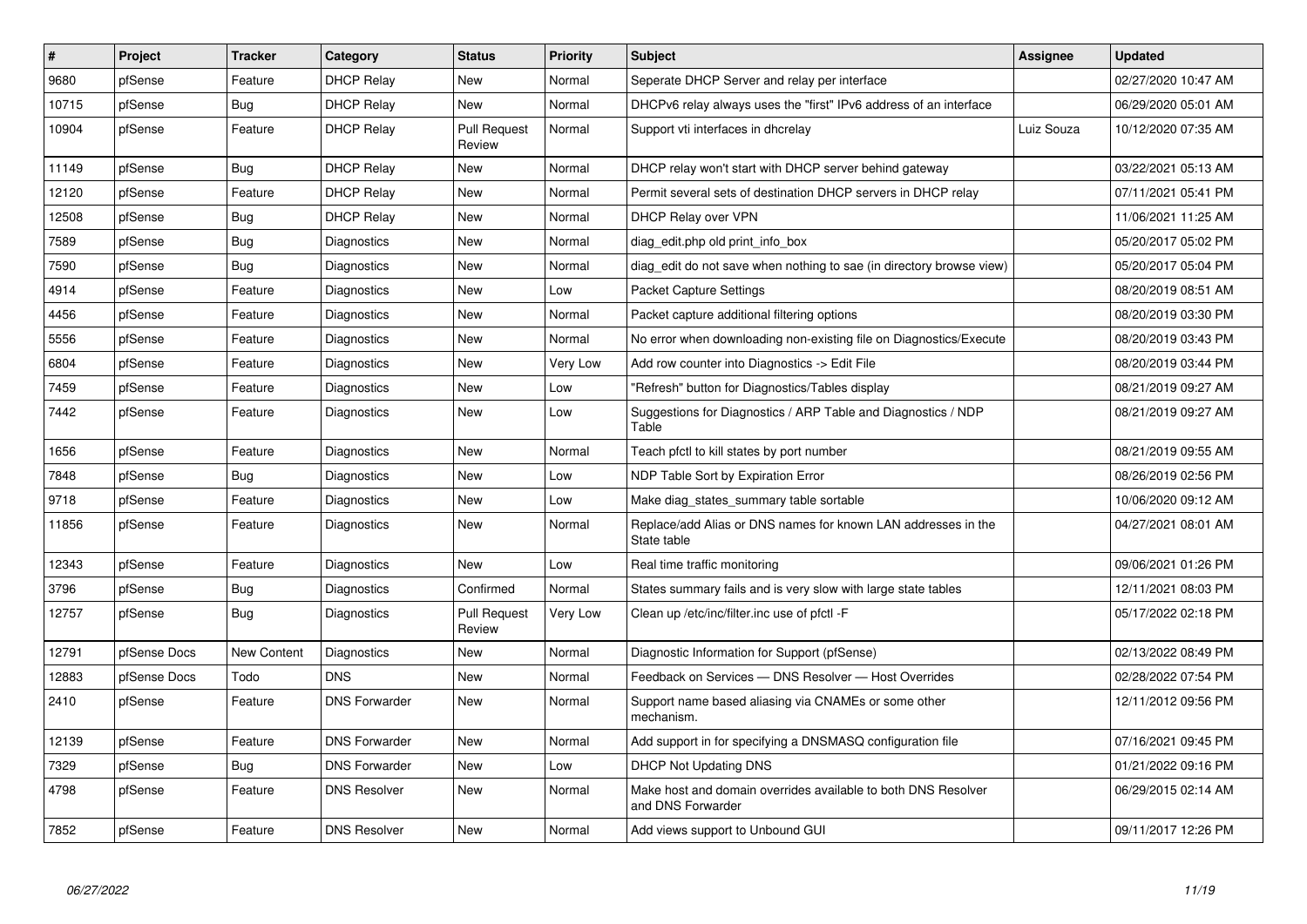| $\vert$ # | Project | Tracker    | Category            | <b>Status</b> | <b>Priority</b> | Subject                                                                                                                       | <b>Assignee</b> | <b>Updated</b>      |
|-----------|---------|------------|---------------------|---------------|-----------------|-------------------------------------------------------------------------------------------------------------------------------|-----------------|---------------------|
| 8236      | pfSense | Feature    | <b>DNS Resolver</b> | New           | Normal          | Ability to configure "forward-first" and "forward-host" options for more<br>robust domain overrides in DNS Resolver           |                 | 12/26/2017 01:26 AM |
| 7495      | pfSense | Feature    | <b>DNS Resolver</b> | <b>New</b>    | Low             | Ability to set TTL for local for Unbound host overrides and dhcp<br>leases                                                    |                 | 03/06/2018 09:46 AM |
| 9037      | pfSense | <b>Bug</b> | <b>DNS Resolver</b> | <b>New</b>    | Normal          | Unbound not logging to syslog after reboot                                                                                    |                 | 10/12/2018 05:09 AM |
| 9436      | pfSense | Feature    | <b>DNS Resolver</b> | <b>New</b>    | Normal          | Unbound: enable dnstap support                                                                                                |                 | 03/27/2019 07:54 PM |
| 6430      | pfSense | Bug        | <b>DNS Resolver</b> | Confirmed     | Low             | pfsense should sanity-check hostnames when copying from<br>dhcpd.leases to /etc/hosts                                         |                 | 08/13/2019 01:23 PM |
| 6103      | pfSense | Feature    | <b>DNS Resolver</b> | New           | Normal          | DNS Resolver Outgoing Interfaces should be able to use Gateway<br>Groups                                                      |                 | 10/21/2019 08:02 AM |
| 10143     | pfSense | <b>Bug</b> | <b>DNS Resolver</b> | New           | Normal          | System hostname DNS entry is assigned to the wrong IP on<br>multi-wan setups                                                  |                 | 12/31/2019 02:33 PM |
| 10342     | pfSense | <b>Bug</b> | <b>DNS Resolver</b> | New           | Normal          | Unbound domain overrides stop resolving periodically. They only<br>resume after the service has been restarted.               |                 | 03/13/2020 10:35 AM |
| 9654      | pfSense | Bug        | <b>DNS Resolver</b> | <b>New</b>    | Normal          | After reboot, the DNS resolver must be restarted before it will<br>advertise the ipv6 DNS address of the router.              |                 | 11/20/2020 03:12 AM |
| 10624     | pfSense | Bug        | DNS Resolver        | <b>New</b>    | Normal          | Unbound configuration memory leak with python module + register<br>DHCP leases active                                         |                 | 02/26/2021 10:27 AM |
| 11921     | pfSense | Feature    | <b>DNS Resolver</b> | <b>New</b>    | Very Low        | Feature Request: Compile unbound with EDNS Client Subnet (ECS)<br>module (--enable-subnet)                                    |                 | 05/14/2021 07:29 AM |
| 7096      | pfSense | Bug        | <b>DNS Resolver</b> | Feedback      | Normal          | Unbound fails to start on boot if specific network devices are<br>configured in the "Network Interfaces"                      |                 | 11/22/2021 08:59 AM |
| 12551     | pfSense | Feature    | <b>DNS Resolver</b> | <b>New</b>    | Low             | Add ability to set DNS resolver search domain list                                                                            |                 | 12/01/2021 11:18 AM |
| 7152      | pfSense | <b>Bug</b> | <b>DNS Resolver</b> | New           | Normal          | Unbound / DNS Resolver issue if "Register DHCP static mappings in<br>the DNS Resolver" set before wildcard DNS custom options |                 | 12/18/2021 04:59 PM |
| 1819      | pfSense | Bug        | <b>DNS Resolver</b> | <b>New</b>    | Normal          | DNS Resolver Not Registering DHCP Server Specified Domain<br>Name                                                             | Luiz Souza      | 04/28/2022 01:53 PM |
| 12612     | pfSense | Bug        | <b>DNS Resolver</b> | New           | Normal          | DNS Resolver is restarted during every "rc.newwanip" event                                                                    |                 | 06/03/2022 07:13 AM |
| 13254     | pfSense | Bug        | <b>DNS Resolver</b> | New           | Normal          | DNS resolver does not update "unbound.conf" file during link down<br>events                                                   |                 | 06/08/2022 07:55 AM |
| 5413      | pfSense | Bug        | <b>DNS Resolver</b> | Confirmed     | High            | Incorrect Handling of Unbound Resolver [service restarts, cache<br>loss, DNS service interruption]                            |                 | 06/19/2022 11:11 PM |
| 7292      | pfSense | Feature    | Dynamic DNS         | New           | Normal          | DynamicDNS configuration does not sync to HA secondary                                                                        |                 | 02/21/2017 04:56 PM |
| 7718      | pfSense | Feature    | Dynamic DNS         | New           | Very Low        | Hostname for Custom DynDNS Updater.                                                                                           |                 | 07/24/2017 10:05 AM |
| 8406      | pfSense | <b>Bug</b> | Dynamic DNS         | New           | Normal          | DDNS IPV6 Cloudflare Client does not detect PPOE address                                                                      |                 | 03/31/2018 11:56 AM |
| 9063      | pfSense | Feature    | <b>Dynamic DNS</b>  | New           | Normal          | Allow dynamic DNS client entry to specify which Check IP service to<br>use                                                    |                 | 10/24/2018 11:53 AM |
| 9504      | pfSense | <b>Bug</b> | Dynamic DNS         | New           | Normal          | Multiple Dynamic DNS update notifications for the same interface,<br>not differentiated by the hostname                       |                 | 05/07/2019 07:46 AM |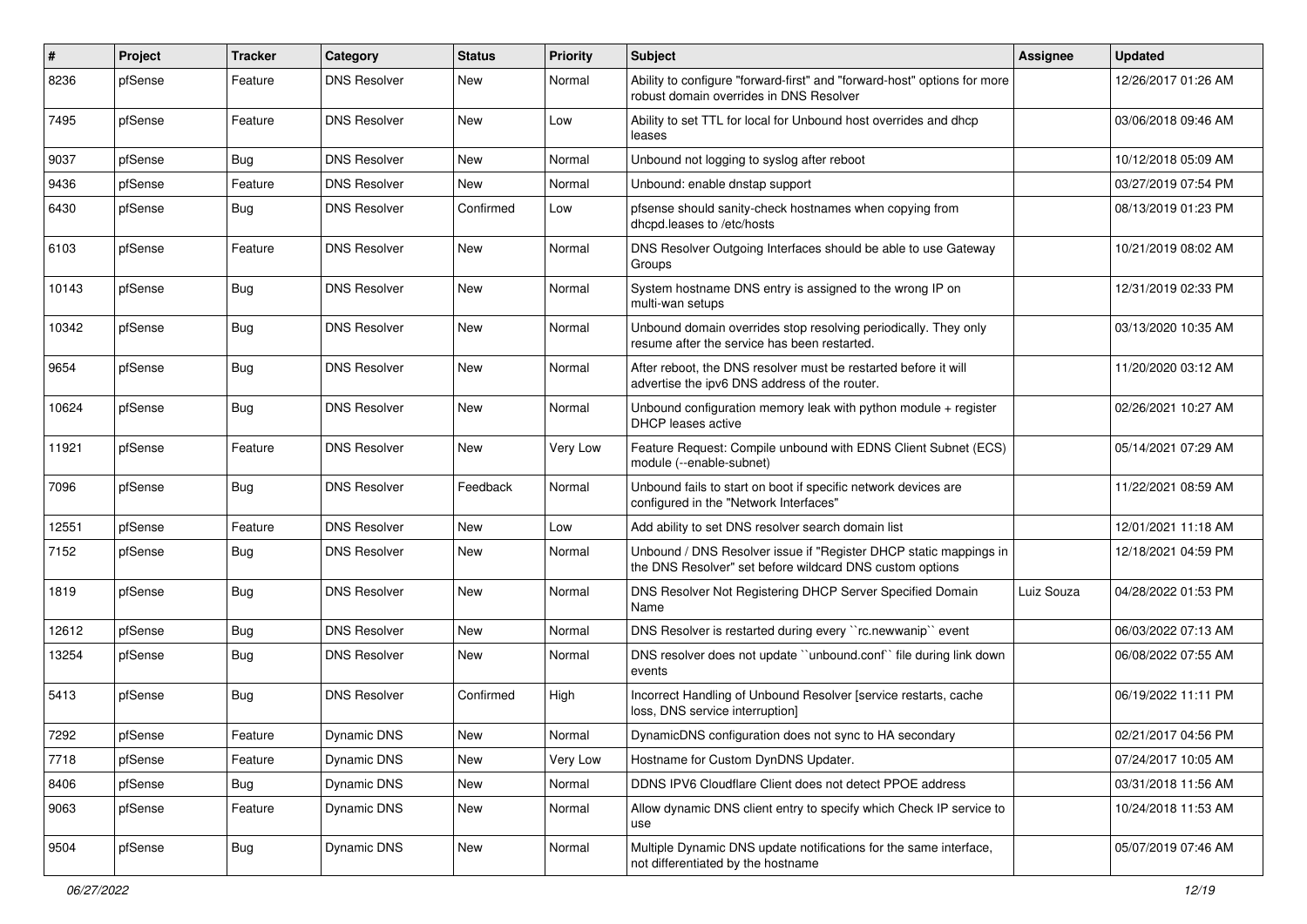| #     | Project                | <b>Tracker</b> | Category              | <b>Status</b>                 | <b>Priority</b> | <b>Subject</b>                                                                                    | <b>Assignee</b>                | <b>Updated</b>      |
|-------|------------------------|----------------|-----------------------|-------------------------------|-----------------|---------------------------------------------------------------------------------------------------|--------------------------------|---------------------|
| 9664  | pfSense                | Bug            | Dynamic DNS           | <b>New</b>                    | Normal          | DynDNS and Dual-wan problem with CloudFlare (works with No-Ip)                                    |                                | 08/03/2019 10:00 AM |
| 8500  | pfSense                | <b>Bug</b>     | <b>Dynamic DNS</b>    | <b>New</b>                    | Low             | Incorrect categorization of status/info messages from phpDynDNS                                   |                                | 08/16/2019 12:50 PM |
| 7418  | pfSense                | Feature        | <b>Dynamic DNS</b>    | <b>New</b>                    | Normal          | Dynamic dns should be sorted interface name                                                       |                                | 08/21/2019 08:58 AM |
| 9805  | pfSense                | Bug            | Dynamic DNS           | <b>New</b>                    | Normal          | dynDNS cloudflare multiple entries                                                                |                                | 10/02/2019 04:51 PM |
| 10000 | pfSense                | <b>Bug</b>     | Dynamic DNS           | <b>New</b>                    | Normal          | Azure Dynamic DNS A and AAAA Records for Apex Zone                                                |                                | 03/31/2020 09:03 AM |
| 8432  | pfSense                | Bug            | Dynamic DNS           | New                           | Normal          | Dynamic DNS Client gives an error that it can't find IPv6 address<br>when WAN interface is a LAGG |                                | 09/17/2020 05:23 AM |
| 11084 | pfSense                | Feature        | Dynamic DNS           | <b>New</b>                    | Normal          | Dynamic DNS include option to specify virtual IP addresses                                        |                                | 11/19/2020 01:26 PM |
| 11147 | pfSense                | <b>Bug</b>     | Dynamic DNS           | <b>New</b>                    | Normal          | Domeneshop DynDNS IPv4 and IPv6                                                                   |                                | 12/09/2020 11:47 PM |
| 11177 | pfSense                | Bug            | Dynamic DNS           | <b>New</b>                    | Normal          | DDNSv6 not using Check IP Services                                                                |                                | 12/21/2020 05:02 AM |
| 10962 | pfSense                | Feature        | Dynamic DNS           | <b>New</b>                    | Normal          | Add Cpanel support for Dynamic DNS Clients                                                        |                                | 12/28/2020 01:56 PM |
| 12494 | pfSense                | Feature        | Dynamic DNS           | <b>Pull Request</b><br>Review | Normal          | DynDNS: make simultaneous update of IP and LegacyIP possible                                      | Lukas Wiest                    | 11/01/2021 08:52 AM |
| 12495 | pfSense                | Feature        | Dynamic DNS           | <b>Pull Request</b><br>Review | Normal          | DynDNS: add deSEC IPv4&v6 simultaneos update                                                      | <b>Lukas Wiest</b>             | 11/01/2021 08:53 AM |
| 12602 | pfSense                | Feature        | Dynamic DNS           | New                           | Normal          | DHCPv6 should allow DDNS Client updates for hosts                                                 |                                | 12/15/2021 11:00 AM |
| 12848 | pfSense                | Feature        | Dynamic DNS           | <b>New</b>                    | Normal          | Evaluation of the DynDNS "Result Match" string                                                    |                                | 02/22/2022 02:01 AM |
| 12877 | pfSense                | Bug            | Dynamic DNS           | Feedback                      | Normal          | Cloudflare DynDNS fails to update more than two addresses                                         |                                | 05/29/2022 06:56 PM |
| 13167 | pfSense                | <b>Bug</b>     | Dynamic DNS           | <b>New</b>                    | Normal          | phpDynDNS: DigitalOcean ddns update fails (bad request, invalid<br>character '-' in request id)   |                                | 06/16/2022 09:30 PM |
| 13298 | pfSense                | Bug            | Dynamic DNS           | <b>Pull Request</b><br>Review | Normal          | Dynv6 does not check response code when updating                                                  | <b>Tiago Beling</b><br>d'Avila | 06/24/2022 07:47 AM |
| 13303 | pfSense                | Bug            | Dynamic DNS           | <b>Pull Request</b><br>Review | Normal          | DynDNS - DNSExit no longer working                                                                | Koen Zomers                    | 06/27/2022 10:56 AM |
| 12063 | pfSense Docs           | Todo           | Dynamic DNS           | New                           | Normal          | Feedback on Services - Dynamic DNS - Configuring RFC 2136<br>Dynamic DNS updates                  |                                | 06/18/2021 06:24 PM |
| 11178 | pfSense Packages       | Feature        | Filer                 | <b>New</b>                    | Normal          | Filer do not ask what to do with previous filename                                                |                                | 12/31/2020 02:45 AM |
| 11235 | pfSense Packages   Bug |                | Filer                 | <b>New</b>                    | Normal          | Filer run script when "state" unchanged                                                           |                                | 01/08/2021 07:24 AM |
| 11180 | pfSense Packages   Bug |                | Filer                 | Feedback                      | Normal          | Filer run action for files on sync that wan't been modified                                       | <b>Viktor Gurov</b>            | 01/08/2021 07:27 AM |
| 10426 | pfSense Packages       | Bua            | Filer                 | Feedback                      | Normal          | Filer must validate that File name is unig                                                        |                                | 04/20/2022 11:02 AM |
| 13067 | pfSense                | Bug            | <b>FilterDNS</b>      | <b>New</b>                    | Normal          | filterdns resolve interval is twice the intended value                                            |                                | 04/17/2022 07:45 PM |
| 9685  | pfSense Docs           | Correction     | <b>Firewall Rules</b> | New                           | Normal          | Feedback on Firewall - Floating Rules                                                             | Jim Pingle                     | 09/23/2020 02:57 PM |
| 12268 | pfSense Docs           | Todo           | Firewall Rules        | <b>New</b>                    | Normal          | Feedback on Firewall - Aliases                                                                    |                                | 08/17/2021 12:55 AM |
| 13020 | pfSense Docs           | Todo           | Firewall Rules        | <b>New</b>                    | Normal          | easyrule command documentation should document permissible<br>wildcards                           | Jim Pingle                     | 04/04/2022 08:01 AM |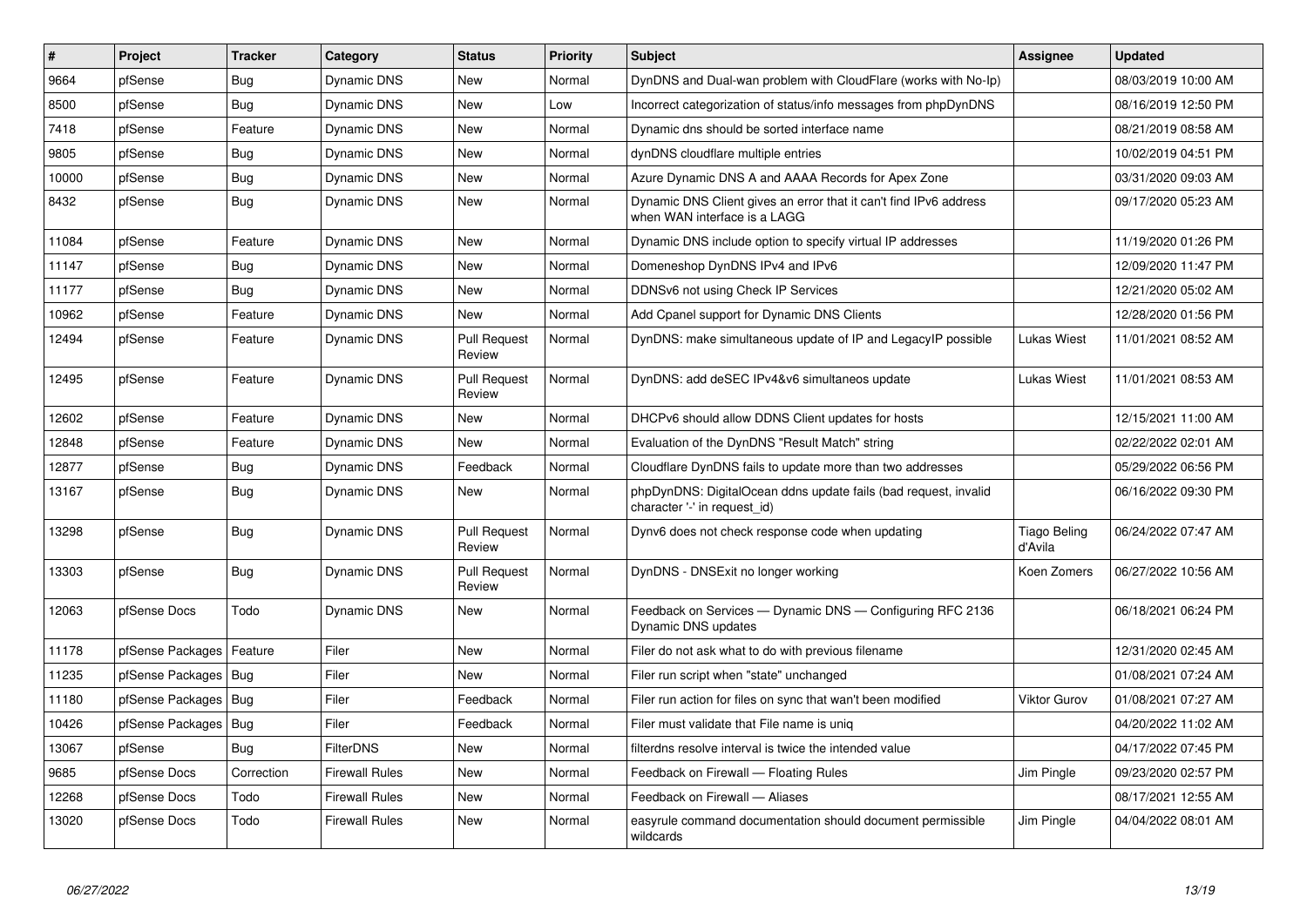| #     | Project                       | <b>Tracker</b> | Category              | <b>Status</b>                 | <b>Priority</b> | <b>Subject</b>                                                             | Assignee            | <b>Updated</b>      |
|-------|-------------------------------|----------------|-----------------------|-------------------------------|-----------------|----------------------------------------------------------------------------|---------------------|---------------------|
| 12770 | pfSense Docs                  | Todo           | <b>Firewall Rules</b> | <b>Pull Request</b><br>Review | Normal          | Feedback on Firewall - Configuring firewall rules                          |                     | 06/27/2022 07:42 AM |
| 11184 | pfSense                       | Bug            | FreeBSD               | New                           | Normal          | PF: State policy cannot be configurable                                    |                     | 02/09/2021 02:43 AM |
| 11352 | pfSense                       | <b>Bug</b>     | FreeBSD               | New                           | Low             | CTF types > 2^15 in the pfSense kernel config results in DTrace<br>failing | Scott Long          | 03/17/2021 02:52 AM |
| 12740 | pfSense                       | Bug            | FreeBSD               | Incomplete                    | Normal          | panic: esp_input_cb: Unexpected address family                             |                     | 01/27/2022 01:19 PM |
| 4506  | pfSense Packages              | Feature        | FreeRADIUS            | New                           | Normal          | FreeRADIUS groups/hunt groups                                              |                     | 03/10/2015 08:51 PM |
| 7403  | pfSense Packages   Bug        |                | FreeRADIUS            | <b>New</b>                    | Normal          | Captive Portal + freeradius2 + MySQL problems with German<br>Umlaut        |                     | 03/17/2017 09:12 AM |
| 7608  | pfSense Packages              | Feature        | FreeRADIUS            | New                           | Very Low        | Captive Portal amount of traffic Account + Free Radius+Mysql               |                     | 05/28/2017 09:08 AM |
| 8161  | pfSense Packages   Feature    |                | FreeRADIUS            | New                           | Very Low        | Add virtual server support to FreeRadius                                   |                     | 12/05/2017 01:57 PM |
| 8224  | pfSense Packages   Feature    |                | FreeRADIUS            | New                           | Normal          | Add "OU" field to FreeRADIUS page                                          |                     | 02/21/2018 12:53 AM |
| 8836  | pfSense Packages   Feature    |                | FreeRADIUS            | New                           | Normal          | Define Idap group vlan assignment in users file                            |                     | 08/26/2018 07:53 AM |
| 8769  | pfSense Packages   Feature    |                | FreeRADIUS            | New                           | Normal          | Allow FreeRADIUS users to change their own Passwords and Pins              |                     | 10/11/2018 11:34 AM |
| 8589  | pfSense Packages   Bug        |                | FreeRADIUS            | New                           | Normal          | FreeRadius 0.15.5 2 ignoring tunnelled-reply=no                            |                     | 02/18/2019 03:40 PM |
| 8513  | pfSense Packages   Bug        |                | FreeRADIUS            | New                           | High            | Freeradius 3.x Idap problem                                                |                     | 02/18/2019 05:22 PM |
| 8251  | pfSense Packages   Bug        |                | FreeRADIUS            | Feedback                      | Normal          | Captiveportal + FreeRadius "Last activity" resets to Session start         |                     | 08/13/2019 11:10 AM |
| 8031  | pfSense Packages              | Feature        | FreeRADIUS            | New                           | Normal          | FreeRADIUS copy entry function                                             |                     | 08/16/2019 01:01 PM |
| 9704  | pfSense Packages              | Feature        | FreeRADIUS            | New                           | Normal          | Enable filter username                                                     |                     | 08/27/2019 12:07 PM |
| 10377 | pfSense Packages   Feature    |                | FreeRADIUS            | New                           | Very Low        | Allow usage of TOTP (Google-Authenticator) without PIN                     |                     | 03/30/2020 11:43 AM |
| 10695 | pfSense Packages   Bug        |                | FreeRADIUS            | New                           | Normal          | FreeRadius Accounting skipping MBs after reboot due to power<br>down       |                     | 06/24/2020 04:49 AM |
| 11026 | pfSense Packages              | Feature        | FreeRADIUS            | New                           | Low             | Feedback on Packages - FreeRADIUS package                                  |                     | 11/02/2020 07:21 AM |
| 11138 | pfSense Packages              | Feature        | FreeRADIUS            | New                           | Normal          | new WebGUI checkboxes needed                                               |                     | 12/07/2020 08:28 AM |
| 11331 | pfSense Packages   Bug        |                | FreeRADIUS            | Feedback                      | Normal          | FreeRADIUS latest package upgrade broke Plain Mac<br>Authentication        | Viktor Gurov        | 01/30/2021 10:08 AM |
| 11388 | pfSense Packages   Bug        |                | FreeRADIUS            | Feedback                      | Normal          | Captive Portal authentication error with MySQL backend                     | <b>Viktor Gurov</b> | 02/10/2021 08:54 AM |
| 11802 | pfSense Packages   Bug        |                | FreeRADIUS            | New                           | Normal          | FreeRADIUS sync                                                            |                     | 05/10/2021 04:18 AM |
| 11534 | pfSense Packages   Regression |                | FreeRADIUS            | New                           | High            | FreeRADIUS EAP anonymous connection forbidden out-of-tunnel                |                     | 07/14/2021 02:32 AM |
| 11746 | pfSense Packages   Bug        |                | FreeRADIUS            | Feedback                      | Normal          | Second LDAP server configuration misses the ipaNThash control<br>attribute | Viktor Gurov        | 07/14/2021 01:44 PM |
| 11980 | pfSense Packages   Bug        |                | FreeRADIUS            | Feedback                      | Normal          | EAP does not work with SQL backend                                         |                     | 07/21/2021 07:24 AM |
| 12286 | pfSense Packages   Bug        |                | FreeRADIUS            | New                           | Normal          | Add support for ntlm auth in LDAP                                          |                     | 08/20/2021 08:27 AM |
| 12126 | pfSense Packages   Bug        |                | FreeRADIUS            | New                           | Normal          | freeradius3 0.15.7 31                                                      |                     | 10/11/2021 08:21 AM |
| 11054 | pfSense Packages   Bug        |                | FreeRADIUS            | Assigned                      | Normal          | Check Client Certificate CN not working as described                       | <b>Viktor Gurov</b> | 12/14/2021 07:22 AM |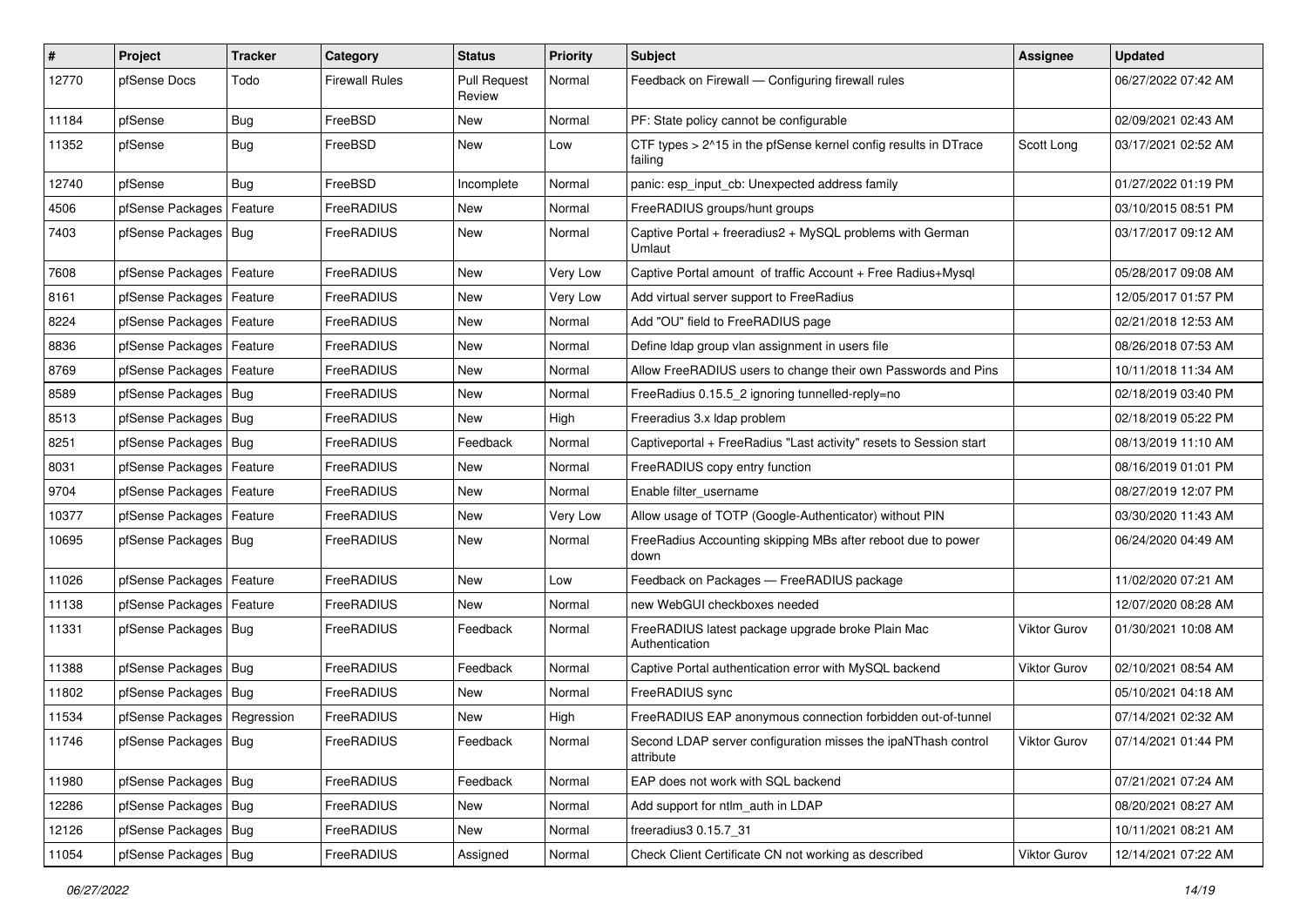| #     | Project                    | <b>Tracker</b> | Category   | <b>Status</b>                 | <b>Priority</b> | Subject                                                                                                                                                                 | <b>Assignee</b>     | <b>Updated</b>      |
|-------|----------------------------|----------------|------------|-------------------------------|-----------------|-------------------------------------------------------------------------------------------------------------------------------------------------------------------------|---------------------|---------------------|
| 8516  | pfSense Packages           | Bug            | FreeRADIUS | New                           | Normal          | FreeRADIUS requires settings re-saved after pfSense upgrade                                                                                                             | Jim Pingle          | 12/31/2021 05:58 PM |
| 12742 | pfSense Packages   Bug     |                | FreeRADIUS | Feedback                      | Normal          | freeRADIUS virtual-server-default: modules dailycounter,<br>monthlycounter, noresetcounter, expire_on_login in authorize<br>section prevent virtual server from loading |                     | 03/01/2022 12:45 PM |
| 10297 | pfSense Packages           | <b>Feature</b> | FreeRADIUS | Assigned                      | Normal          | IPv6 user attributes                                                                                                                                                    |                     | 04/21/2022 12:39 PM |
| 8264  | pfSense Packages   Bug     |                | FreeRADIUS | New                           | Normal          | Radiusd restart on WAN change results in freeradius not running<br>(and possible solution)                                                                              |                     | 04/21/2022 12:39 PM |
| 10908 | pfSense Packages           | Feature        | FreeRADIUS | Feedback                      | Normal          | FreeRADIUS server certificate not using full CA chain                                                                                                                   | Viktor Gurov        | 04/22/2022 02:19 AM |
| 10871 | pfSense Packages           | Feature        | FreeRADIUS | Feedback                      | Normal          | Extra time period counters for SQL backend                                                                                                                              | <b>Viktor Gurov</b> | 04/22/2022 02:19 AM |
| 13284 | pfSense Packages   Feature |                | FreeRADIUS | New                           | Normal          | Option to define "Issuer" in OPT configuration.                                                                                                                         | Jakob<br>Nordgarden | 06/19/2022 12:10 PM |
| 12982 | pfSense Packages   Bug     |                | FreeRADIUS | <b>New</b>                    | Normal          | FreeRadius RadReply table entries missing from pf                                                                                                                       |                     | 06/19/2022 05:38 PM |
| 9141  | pfSense Packages           | Feature        | <b>FRR</b> | <b>New</b>                    | Very Low        | FRR xmlrpc                                                                                                                                                              | Jim Pingle          | 11/26/2018 07:49 AM |
| 10294 | pfSense Packages   Bug     |                | <b>FRR</b> | New                           | Normal          | FRR Route Counts Incorrect on Status Page                                                                                                                               | Jim Pingle          | 02/26/2020 11:08 AM |
| 10358 | pfSense Packages   Feature |                | <b>FRR</b> | New                           | Very Low        | <b>Stage FRR Configuration Changes</b>                                                                                                                                  |                     | 03/19/2020 06:48 AM |
| 10503 | pfSense Packages   Bug     |                | <b>FRR</b> | New                           | Normal          | Flapping any GW in multi-WAN influences restating all IPsec tunnels<br>in FRR which leads to dropping all IPsec VTI static routes and<br>related BGP issues             |                     | 05/08/2020 07:51 PM |
| 10653 | pfSense Packages           | Feature        | <b>FRR</b> | <b>New</b>                    | Normal          | Allow to download frr status                                                                                                                                            | Jim Pingle          | 06/11/2020 01:21 AM |
| 9545  | pfSense Packages           | Feature        | <b>FRR</b> | <b>New</b>                    | Normal          | Enable MULTIPATH in FRR                                                                                                                                                 | Jim Pingle          | 09/18/2020 12:52 PM |
| 10516 | pfSense Packages   Bug     |                | <b>FRR</b> | New                           | Normal          | <b>FRR Access list</b>                                                                                                                                                  |                     | 12/06/2020 11:02 PM |
| 11158 | pfSense Packages   Bug     |                | <b>FRR</b> | New                           | High            | <b>FRR Prefix Lists</b>                                                                                                                                                 |                     | 12/30/2020 04:55 PM |
| 10935 | pfSense Packages   Bug     |                | <b>FRR</b> | <b>New</b>                    | Normal          | FRR 0.6.7-6 - BGPD service recycled IPv6 without Route Map                                                                                                              |                     | 12/30/2020 05:00 PM |
| 11206 | pfSense Packages   Feature |                | <b>FRR</b> | <b>Pull Request</b><br>Review | Normal          | <b>FRR 7.5</b>                                                                                                                                                          | Jim Pingle          | 01/08/2021 12:47 PM |
| 10789 | pfSense Packages   Feature |                | <b>FRR</b> | Feedback                      | Normal          | FRR integrated configuration and hitless reloads                                                                                                                        | Jim Pingle          | 01/20/2021 11:16 PM |
| 11301 | pfSense Packages           | Feature        | <b>FRR</b> | Feedback                      | Normal          | Switch FRR to use default rc file as a service control base                                                                                                             | Jim Pingle          | 01/28/2021 09:35 AM |
| 11345 | pfSense Packages   Bug     |                | <b>FRR</b> | Feedback                      | Normal          | FRR-OSPF - No "prefix-list" possible                                                                                                                                    | Jim Pingle          | 02/04/2021 11:03 PM |
| 11404 | pfSense Packages           | Bug            | <b>FRR</b> | Feedback                      | Normal          | Incorrect prefix/access lists migration on update                                                                                                                       | <b>Viktor Gurov</b> | 02/18/2021 09:49 AM |
| 11477 | pfSense Packages   Bug     |                | <b>FRR</b> | Feedback                      | Normal          | FRR does not recognize some BFD options                                                                                                                                 | <b>Viktor Gurov</b> | 02/26/2021 10:52 PM |
| 11377 | pfSense Packages   Bug     |                | <b>FRR</b> | <b>Pull Request</b><br>Review | Normal          | FRR deinstall                                                                                                                                                           |                     | 03/10/2021 08:21 AM |
| 11650 | pfSense Packages   Bug     |                | <b>FRR</b> | New                           | Very Low        | FRR configuration broken on restore of manually edited FRR config<br>sections                                                                                           |                     | 03/10/2021 08:50 AM |
| 11703 | pfSense Packages   Feature |                | <b>FRR</b> | <b>New</b>                    | Normal          | add Krill and Routinator support BGP RPKI                                                                                                                               |                     | 03/18/2021 07:47 PM |
| 11823 | pfSense Packages   Feature |                | <b>FRR</b> | New                           | Normal          | Route handling enhancements                                                                                                                                             |                     | 04/19/2021 06:23 PM |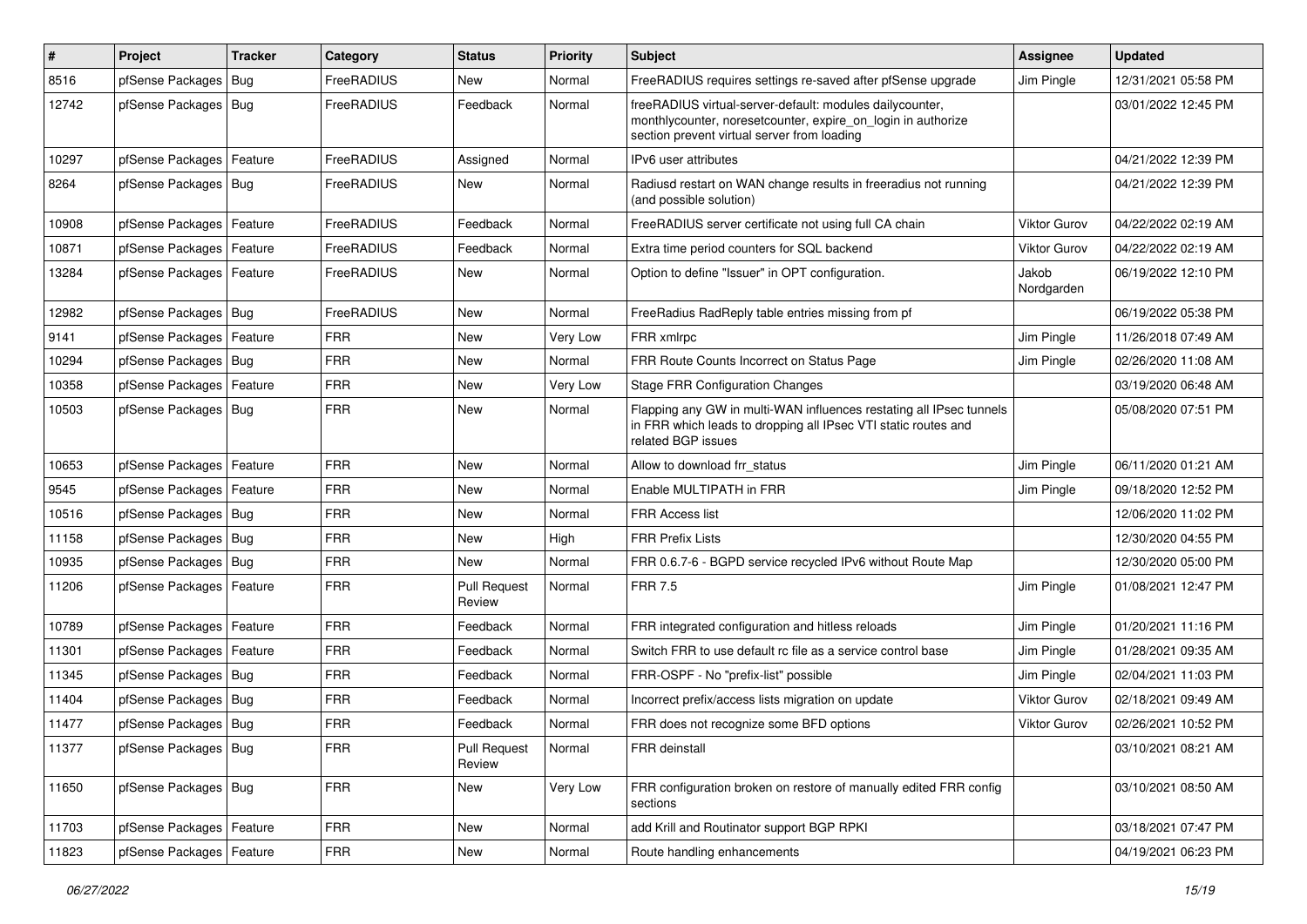| #     | Project                       | <b>Tracker</b> | Category           | <b>Status</b>                 | <b>Priority</b> | <b>Subject</b>                                                                         | Assignee              | <b>Updated</b>      |
|-------|-------------------------------|----------------|--------------------|-------------------------------|-----------------|----------------------------------------------------------------------------------------|-----------------------|---------------------|
| 11837 | pfSense Packages              | Feature        | <b>FRR</b>         | <b>New</b>                    | Low             | Increase field length of FRR Networks in Access Lists and Prefix<br>Lists              |                       | 04/22/2021 07:10 AM |
| 11835 | pfSense Packages   Bug        |                | <b>FRR</b>         | <b>New</b>                    | Normal          | FRR OSPF redistributed connected routes disappearing                                   |                       | 04/22/2021 07:11 AM |
| 11841 | pfSense Packages              | Bug            | <b>FRR</b>         | New                           | Normal          | FRR access lists default bahavior changed to permit by default                         |                       | 04/22/2021 09:52 AM |
| 11936 | pfSense Packages   Bug        |                | <b>FRR</b>         | Incomplete                    | High            | FRR does not connect BGP when using password                                           |                       | 05/19/2021 08:12 AM |
| 11963 | pfSense Packages              | Feature        | <b>FRR</b>         | New                           | Normal          | Dynamically change OSPF interface costs on selected interfaces on<br><b>CARP</b> event |                       | 05/26/2021 04:13 AM |
| 12084 | pfSense Packages   Bug        |                | <b>FRR</b>         | <b>New</b>                    | Normal          | libfrr.so.0 error on SG-1100                                                           |                       | 06/26/2021 08:22 AM |
| 11681 | pfSense Packages   Bug        |                | <b>FRR</b>         | Feedback                      | Normal          | FRR generates invalid BFD configuration after removing interfaces                      | <b>Viktor Gurov</b>   | 07/14/2021 04:40 PM |
| 11847 | pfSense Packages   Bug        |                | <b>FRR</b>         | Feedback                      | Normal          | Filters not applied to PEER Groups                                                     | <b>Viktor Gurov</b>   | 07/30/2021 07:45 PM |
| 12167 | pfSense Packages   Bug        |                | <b>FRR</b>         | Feedback                      | Normal          | BGP TCP setkey not set if neighbor is in peer group                                    | <b>Viktor Gurov</b>   | 09/16/2021 09:38 AM |
| 11961 | pfSense Packages   Bug        |                | <b>FRR</b>         | Feedback                      | Normal          | FRR OSPF add unwanted area 0 authentication to router ospf                             | <b>Viktor Gurov</b>   | 09/16/2021 10:25 PM |
| 6651  | pfSense Packages   Feature    |                | FRR                | Feedback                      | Normal          | Loopback interfaces                                                                    | Christian<br>McDonald | 12/25/2021 02:42 PM |
| 12653 | pfSense Packages   Regression |                | <b>FRR</b>         | Feedback                      | Normal          | RIP related startup error                                                              | <b>Viktor Gurov</b>   | 12/30/2021 08:37 AM |
| 11130 | pfSense Packages              | Feature        | FRR                | Feedback                      | Normal          | FRR RIP support                                                                        | Jim Pingle            | 12/31/2021 04:19 PM |
| 12751 | pfSense Packages              | Bug            | <b>FRR</b>         | <b>New</b>                    | Normal          | Improve FRR route restoration after gateway events                                     |                       | 02/06/2022 11:07 PM |
| 11836 | pfSense Packages   Bug        |                | <b>FRR</b>         | Assigned                      | Normal          | FRR ACCEPTFILTER unstable                                                              | <b>Viktor Gurov</b>   | 02/14/2022 07:20 AM |
| 12889 | pfSense Packages              | Feature        | <b>FRR</b>         | <b>New</b>                    | Normal          | FRR GUI add set ipv6 next-hop global                                                   |                       | 03/02/2022 06:10 AM |
| 12965 | pfSense Packages   Bug        |                | <b>FRR</b>         | <b>Pull Request</b><br>Review | Normal          | FRR BFD peer configuration is handled incorrectly in some cases                        | <b>Viktor Gurov</b>   | 03/22/2022 08:04 AM |
| 12951 | pfSense Packages   Bug        |                | <b>FRR</b>         | Feedback                      | Normal          | FRR cannot remove IPv6 routes                                                          |                       | 03/22/2022 09:24 PM |
| 11693 | pfSense Packages   Bug        |                | <b>FRR</b>         | Feedback                      | Normal          | IPv6 static routing fails                                                              | <b>Viktor Gurov</b>   | 04/26/2022 08:50 AM |
| 3859  | pfSense                       | Feature        | Gateway Monitoring | <b>New</b>                    | Low             | Make it possible to set the source IP address for gateway monitoring                   |                       | 11/06/2016 10:12 PM |
| 7671  | pfSense                       | Feature        | Gateway Monitoring | <b>New</b>                    | Normal          | Gateway Monitoring Via Custom Script or Telnet.                                        |                       | 09/18/2020 02:59 PM |
| 8192  | pfSense                       | Bug            | Gateway Monitoring | New                           | Low             | dpinger - Change in ISP link-local IPv6 address drops connectivity                     | Luiz Souza            | 11/05/2020 07:31 AM |
| 6333  | pfSense                       | Bug            | Gateway Monitoring | Confirmed                     | Normal          | Bootup starts/restarts dpinger multiple times                                          | Luiz Souza            | 11/16/2020 01:11 PM |
| 11960 | pfSense                       | Bug            | Gateway Monitoring | Feedback                      | Normal          | Gateway Monitoring Traffic Goes Out Default Gateway                                    |                       | 12/20/2021 05:43 AM |
| 3132  | pfSense                       | Bug            | Gateway Monitoring | In Progress                   | Normal          | Gateway events for IPv6 affect IPv4 services and vice versa                            | <b>Viktor Gurov</b>   | 05/10/2022 03:10 PM |
| 12811 | pfSense                       | <b>Bug</b>     | Gateway Monitoring | <b>New</b>                    | Normal          | Services are not restarted when PPP interfaces connect                                 | Jim Pingle            | 05/31/2022 05:34 PM |
| 13076 | pfSense                       | <b>Bug</b>     | Gateway Monitoring | New                           | Normal          | Marking a gateway as down does not affect IPsec entries using<br>gateway groups        |                       | 06/03/2022 10:32 AM |
| 13242 | pfSense                       | Feature        | Gateway Monitoring | <b>New</b>                    | Normal          | Enhancements to static route creation/deletion for dpinger monitor<br><b>IPs</b>       |                       | 06/03/2022 11:20 AM |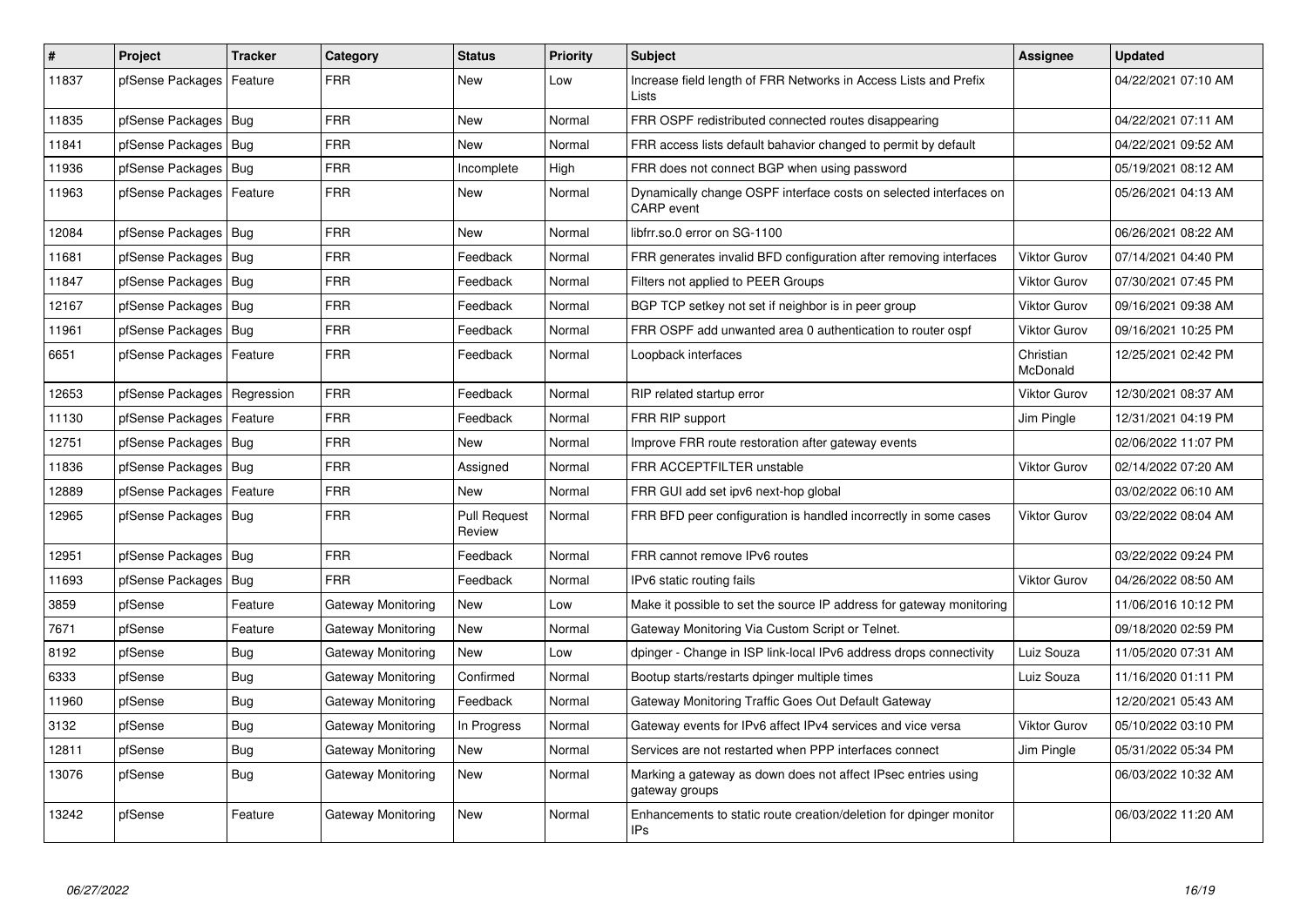| #     | Project                | <b>Tracker</b> | Category                  | <b>Status</b>                 | <b>Priority</b> | <b>Subject</b>                                                                                                                                 | <b>Assignee</b>     | <b>Updated</b>      |
|-------|------------------------|----------------|---------------------------|-------------------------------|-----------------|------------------------------------------------------------------------------------------------------------------------------------------------|---------------------|---------------------|
| 12920 | pfSense                | Bug            | <b>Gateway Monitoring</b> | <b>Pull Request</b><br>Review | Normal          | Gateway behavior differs when the gateway does not exist in<br>config.xml                                                                      | <b>Viktor Gurov</b> | 06/12/2022 01:27 PM |
| 13295 | pfSense                | Bug            | Gateway Monitoring        | <b>Pull Request</b><br>Review | Normal          | Incorrect function parameters for "get_dpinger_status()" call in<br>`gwlb.inc`                                                                 |                     | 06/24/2022 07:25 AM |
| 9650  | pfSense                | Bug            | Gateways                  | New                           | Normal          | IPv6 connection drops (ir-)regular on Kabelvodafone (German cable<br>ISP)                                                                      |                     | 07/27/2019 07:14 AM |
| 8743  | pfSense                | Todo           | Gateways                  | New                           | Low             | Gateway Groups page should list gateways in tier order                                                                                         |                     | 08/14/2019 12:16 PM |
| 8846  | pfSense                | Bug            | Gateways                  | New                           | Low             | Misleading gateway error message adding/editing static routes using<br>a disabled interface                                                    |                     | 08/21/2019 11:29 AM |
| 8343  | pfSense                | Bug            | Gateways                  | New                           | Normal          | Gateway Routes (Default Routes) not removed in Kernel when<br>removed from GUI                                                                 |                     | 05/14/2020 01:22 AM |
| 10875 | pfSense                | Bug            | Gateways                  | <b>New</b>                    | Normal          | PPP periodic reset does not fully restore gateway group round-robin<br>functionality                                                           | Luiz Souza          | 11/05/2020 07:44 AM |
| 11213 | pfSense                | Feature        | Gateways                  | New                           | Low             | Option to mark gateway as down directly from Table                                                                                             |                     | 01/03/2021 07:09 AM |
| 12077 | pfSense                | Feature        | Gateways                  | New                           | Normal          | Allow stick-connections per gateway group                                                                                                      |                     | 06/24/2021 08:45 AM |
| 12764 | pfSense                | Bug            | Gateways                  | <b>New</b>                    | Normal          | VTI gateway status is pending after assigning the VTI interface                                                                                |                     | 02/07/2022 05:41 AM |
| 12857 | pfSense                | <b>Bug</b>     | Gateways                  | New                           | Normal          | Firewall gateway goes away when making changes to Bridge0<br>device                                                                            |                     | 02/27/2022 11:20 AM |
| 12942 | pfSense                | Bug            | Gateways                  | New                           | Normal          | Code to kill states for old gateway when reconnecting an interface is<br>incorrect                                                             | Jim Pingle          | 03/22/2022 01:25 PM |
| 12632 | pfSense                | Bug            | Gateways                  | New                           | High            | Assigning a /30 WAN IP address at the console does not save the<br>gateway correctly                                                           |                     | 05/17/2022 02:28 PM |
| 13294 | pfSense                | Feature        | Gateways                  | <b>New</b>                    | Low             | Change gateway name                                                                                                                            |                     | 06/22/2022 06:07 PM |
| 11570 | pfSense                | Regression     | Gateways                  | <b>Pull Request</b><br>Review | Normal          | Gateway monitoring services is not always restarted on interface<br>events, which may prevent a WAN from recovering back to an online<br>state | <b>Viktor Gurov</b> | 06/22/2022 09:04 PM |
| 10821 | pfSense Docs           | Correction     | General                   | <b>New</b>                    | Normal          | Use neutral language alternatives                                                                                                              | Jim Pingle          | 09/23/2020 10:43 AM |
| 12214 | pfSense Docs           | Todo           | General                   | <b>New</b>                    | Low             | Connect to WebGui.                                                                                                                             |                     | 08/05/2021 04:39 AM |
| 9370  | pfSense Docs           | Correction     | General                   | In Progress                   | Normal          | Update old screenshots                                                                                                                         | Jim Pingle          | 12/03/2021 09:55 AM |
| 12570 | pfSense Docs           | Correction     | General                   | <b>New</b>                    | Normal          | Active appliance list missing 6100                                                                                                             |                     | 12/06/2021 11:41 AM |
| 12804 | pfSense Docs           | New Content    | General                   | <b>New</b>                    | Very Low        | Create Slack documentation                                                                                                                     |                     | 02/15/2022 04:59 PM |
| 12805 | pfSense Docs           | New Content    | General                   | New                           | Very Low        | Add documentation about what triggers a notfication                                                                                            |                     | 02/15/2022 05:10 PM |
| 8121  | pfSense Packages       | Feature        | haproxy                   | New                           | Normal          | haproxy, allow to generate backends even they don't seem to be<br>used                                                                         |                     | 11/23/2017 04:04 AM |
| 8213  | pfSense Packages   Bug |                | haproxy                   | New                           | Normal          | acl src file not populated from alias                                                                                                          |                     | 12/21/2017 02:02 PM |
| 7462  | pfSense Packages   Bug |                | haproxy                   | New                           | Normal          | HAproxy not rebinding properly after WAN DHCP IP change                                                                                        |                     | 01/11/2018 09:15 AM |
| 8438  | pfSense Packages   Bug |                | haproxy                   | New                           | High            | haproxy: can't use ACL for cert with http-response actions                                                                                     |                     | 05/24/2018 01:12 PM |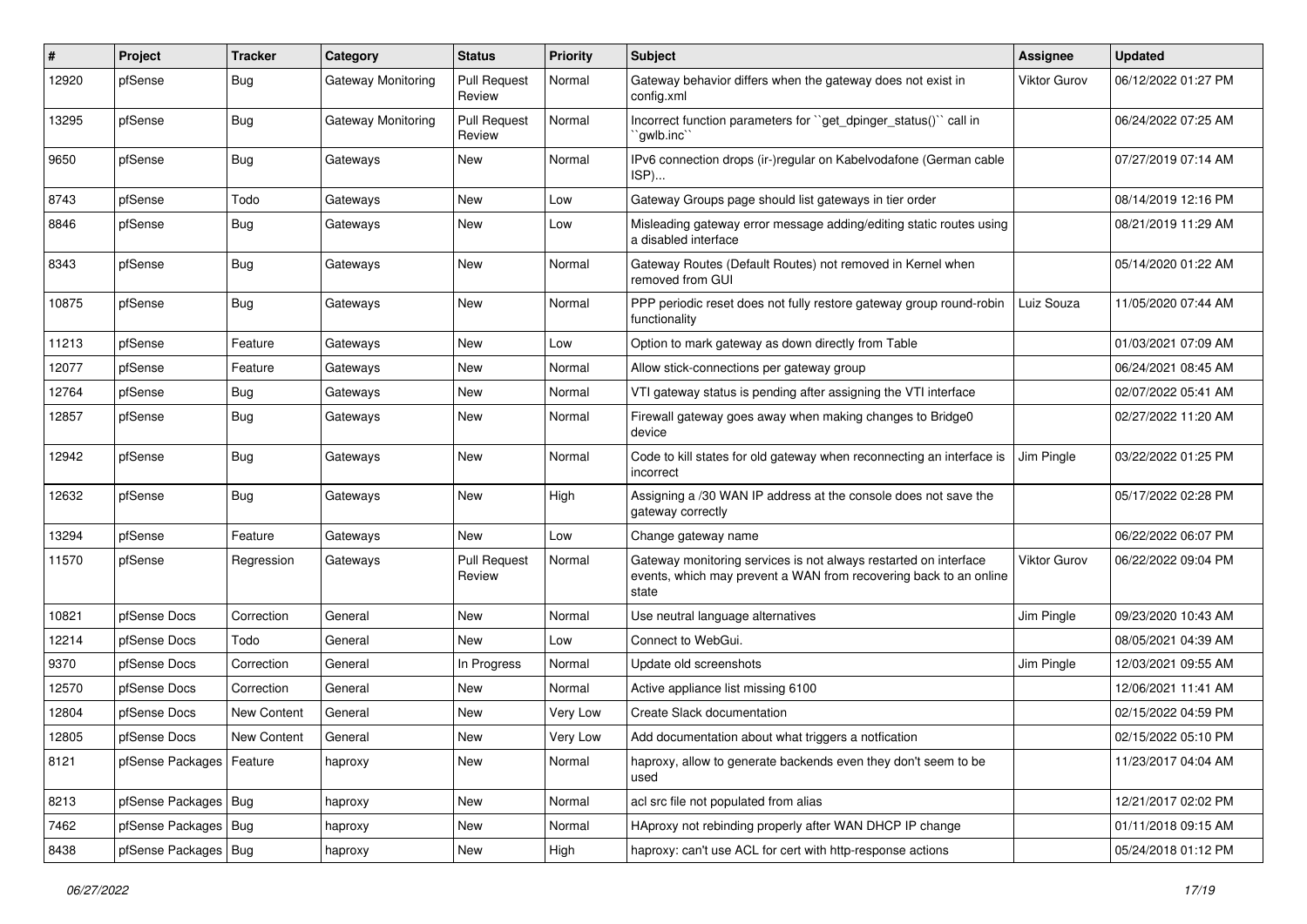| $\vert$ # | Project                    | <b>Tracker</b> | Category | <b>Status</b> | <b>Priority</b> | <b>Subject</b>                                                                                      | Assignee            | <b>Updated</b>      |
|-----------|----------------------------|----------------|----------|---------------|-----------------|-----------------------------------------------------------------------------------------------------|---------------------|---------------------|
| 8902      | pfSense Packages           | Bug            | haproxy  | New           | Normal          | HAproxy package not use custom DNS for lookup on apply new<br>config                                |                     | 09/16/2018 08:16 AM |
| 8869      | pfSense Packages   Feature |                | haproxy  | New           | Normal          | HAproxy should use RFC 7919 DH parameter files                                                      |                     | 10/17/2018 10:46 AM |
| 9077      | pfSense Packages   Feature |                | haproxy  | New           | Normal          | haproxy UI: Add seperator lines                                                                     |                     | 10/29/2018 06:06 AM |
| 9247      | pfSense Packages   Bug     |                | haproxy  | New           | Low             | HAProxy multiple server selection on stats pages doesn't work                                       |                     | 01/02/2019 04:44 PM |
| 9261      | pfSense Packages   Bug     |                | haproxy  | New           | Normal          | haproxy GUI failure                                                                                 |                     | 01/08/2019 12:41 PM |
| 8232      | pfSense Packages   Feature |                | haproxy  | New           | Normal          | different ssl options based on the sni name                                                         |                     | 01/30/2019 10:36 AM |
| 9335      | pfSense Packages   Bug     |                | haproxy  | Feedback      | Normal          | Stored XSS in HAProxy / haproxy_listeners_edit.php                                                  | Jim Pingle          | 02/18/2019 09:35 AM |
| 6861      | pfSense Packages   Bug     |                | haproxy  | New           | Normal          | Ha-Proxy duplicated backend used in place of original backend                                       |                     | 02/18/2019 05:30 PM |
| 6784      | pfSense Packages   Bug     |                | haproxy  | New           | Normal          | HAProxy version .48 will not use URL Table Alias for front end<br>listener                          |                     | 02/18/2019 05:32 PM |
| 9599      | pfSense Packages   Feature |                | haproxy  | New           | Normal          | Support for "peers" in HAproxy                                                                      |                     | 06/25/2019 01:47 AM |
| 8982      | pfSense Packages   Feature |                | haproxy  | New           | Normal          | HAproxy ACL support for map in configuration UI                                                     |                     | 06/25/2019 01:49 AM |
| 9648      | pfSense Packages   Feature |                | haproxy  | New           | Very Low        | Multiple node Sync HAProxy configuration to backup CARP<br>members via XMLRPC.                      |                     | 07/25/2019 10:04 AM |
| 7686      | pfSense Packages   Feature |                | haproxy  | <b>New</b>    | Normal          | Add option in HAProxy to configure SSL defaults based on the<br>Mozilla SSL Configuration Generator |                     | 08/16/2019 01:09 PM |
| 11000     | pfSense Packages   Bug     |                | haproxy  | <b>New</b>    | Very Low        | haproxy deprecated trick suggested                                                                  |                     | 12/23/2020 02:55 PM |
| 11491     | pfSense Packages Bug       |                | haproxy  | Feedback      | Normal          | haproxy-devel v0.62 2 - startup error 'httpchk'                                                     | Viktor Gurov        | 06/22/2021 08:46 AM |
| 11937     | pfSense Packages   Bug     |                | haproxy  | Feedback      | Normal          | HAproxy "Use Client-IP" option breaks Captive Portal                                                | <b>Viktor Gurov</b> | 06/22/2021 08:48 AM |
| 11756     | pfSense Packages   Bug     |                | haproxy  | Feedback      | Normal          | HaProxy does not transfer backend states during reload                                              | Viktor Gurov        | 07/14/2021 01:21 PM |
| 11135     | pfSense Packages   Bug     |                | haproxy  | Feedback      | High            | HAproxy OCSP reponse crontab bug                                                                    | <b>Viktor Gurov</b> | 09/10/2021 11:51 AM |
| 10739     | pfSense Packages           | Feature        | haproxy  | Feedback      | Normal          | Update HAproxy-devel package to 2.2 and HAproxy to 2.0                                              | Viktor Gurov        | 10/03/2021 03:53 PM |
| 12427     | pfSense Packages           | Todo           | haproxy  | New           | Normal          | ha-proxy: action order in the GUI is not keeped in the resulting<br>ha-proxy configuration          |                     | 10/06/2021 07:02 AM |
| 12465     | pfSense Packages   Feature |                | haproxy  | <b>New</b>    | Normal          | Add forwardfor advanced usecases                                                                    |                     | 10/16/2021 07:35 PM |
| 9500      | pfSense Packages   Bug     |                | haproxy  | New           | Normal          | HAproxy does not delete non-applicable action config                                                |                     | 01/18/2022 06:28 AM |
| 11036     | pfSense Packages   Bug     |                | haproxy  | New           | Normal          | <b>HAproxy ACL</b>                                                                                  |                     | 02/11/2022 11:27 AM |
| 13022     | pfSense Packages   Bug     |                | haproxy  | Feedback      | Normal          | HAProxy - Sub Frontends ignore Client verification CA certificates                                  |                     | 04/06/2022 12:55 PM |
| 7039      | pfSense Packages   Bug     |                | haproxy  | Feedback      | Normal          | HAProxy backend configuration does not handle intermediate CAs<br>properly                          |                     | 04/21/2022 12:40 PM |
| 10936     | pfSense Packages   Bug     |                | haproxy  | Feedback      | Normal          | both haproxy/haproxy-devel non-existent option lb-agent-chk                                         |                     | 04/21/2022 12:40 PM |
| 10779     | pfSense Packages   Feature |                | haproxy  | Feedback      | Normal          | HAProxy SSL/TLS Compatibility Mode                                                                  | Viktor Gurov        | 04/22/2022 02:20 AM |
| 13098     | pfSense Packages   Bug     |                | haproxy  | Feedback      | Low             | HAProxy Virtual IP broken link under Frontend setup                                                 |                     | 04/27/2022 08:35 AM |
| 12354     | pfSense Packages           | Todo           | haproxy  | Feedback      | High            | Update haproxy-devel to mitigate CVE-2021-40346                                                     | Viktor Gurov        | 05/12/2022 08:50 AM |